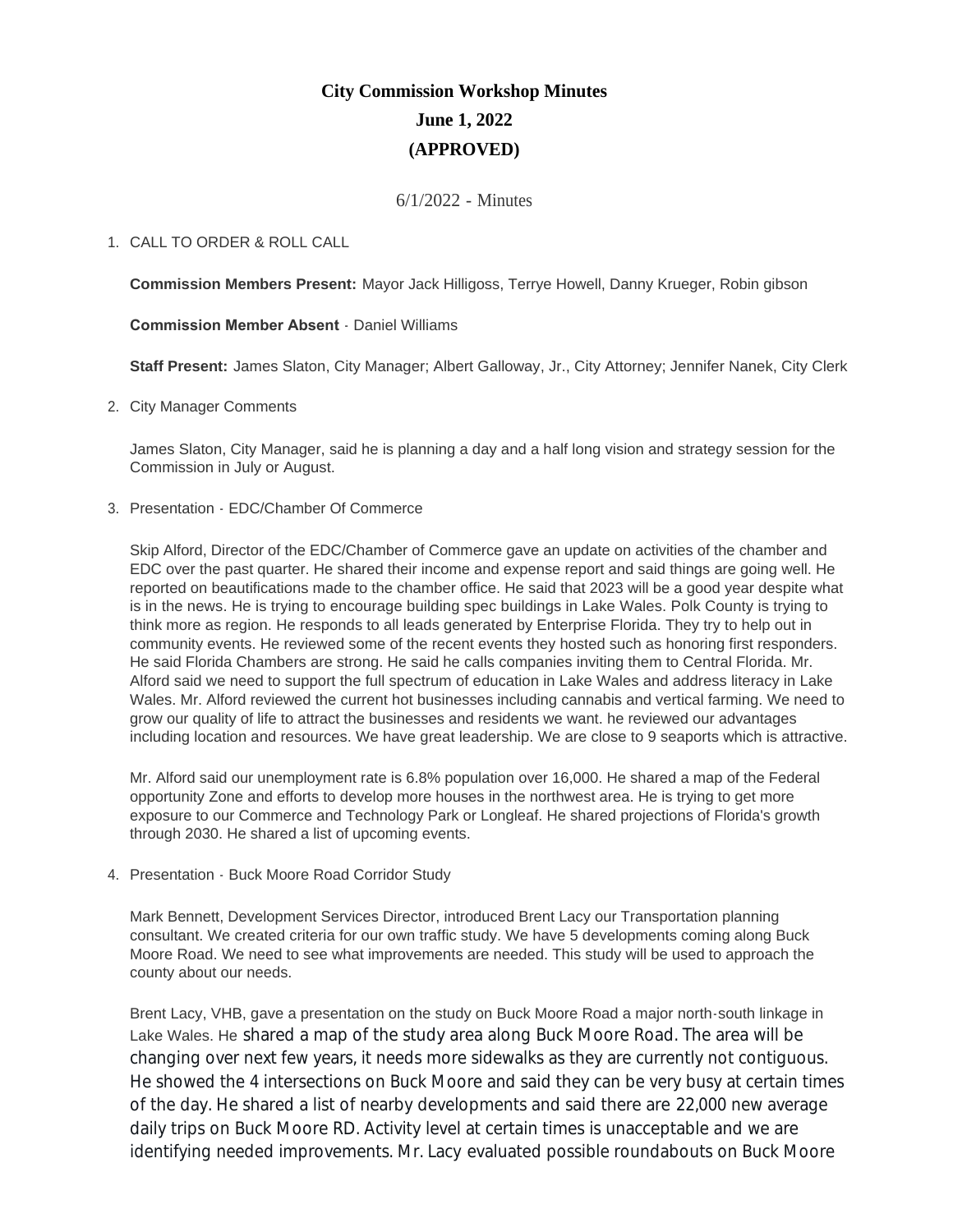Road. He said accidents are minor, they are cheaper to maintain, would improve traffic and Buck Moore would be safer.

Mr. Lacy shared a picture of a divided road with a raised median to slow traffic and allow turn lanes with a sidewalk on one side and multi-modal trail on other side. We can take these recommendations to the County and work with them to implement these.

Deputy Mayor Gibson asked about jurisdictional issues. What parts are city or county or state? Mr. Lacy said the state controls the intersection at SR 60. The southside of the intersection needs work. Buck Moore is a county road and Burns is a county road. Impact fees could be used on these. Deputy Mayor Gibson asked what parts along Buck Moore are in the City or County. Mr. Bennett shared a map and said most areas are in the city except the churches and a subdivision. All 4 of the intersection quadrants at Burns and Buck Moore are in. Deputy Mayor Gibson said Buck Moore is a good area for quality development. Its pretty well locked in. This is a great opportunity for us.

Mr. Lacy agreed that this is a good area for infill. It is a significant north-south corridor and has access to utilities. We can decide what we want. People moving here are looking for quality neighborhoods. Transportation done right can help with this.

Deputy Mayor Gibson said the road is county. Mr. Lacy said the county will work with us. We will take this study to the county with our request. We can convince the county to partner with us to get these done.

Deputy Mayor Gibson asked about the initial cost for roundabouts which are more expensive than traffic lights. Mr. Lacy said they are twice as expensive but are safer. They are also better in an emergency such as a hurricane. Roundabouts can be landscaped to look better. Commissioner Krueger asked how long until the cost of the roundabout is made up by reduced signalization maintenance costs. Mr. Lacy said 20 years. Deputy Mayor Gibson said they could increase property values.

Commissioner Howell asked which intersections are being recommended for roundabouts. Mr. Lacy said Burns and Sunset definitely and possibly Grant. Its not appropriate for SR 60.

Commissioner Howell asked about homes behind the two churches not in the City. How will they be accessed. Mr. Lacy showed the access to Buck Moore that would not affect the two churches. Mr. Bennett explained they will not drive through the church property but will enter and exit at a different location.

Mayor Hilligoss asked if staff just needed consent from the Commission. Mr. Bennett said yes so staff can request funding from the county.

Mayor Hilligoss asked if we can do similar studies for other roads. Mr. Bennett said they are looking at 11th street due to the forthcoming development there. We are looking at roads city wide to see what needs improvement. Chalet Suzanne should have had a study done. Thompson Nursery Road is a different subject. Mayor Hilligoss said he likes the trail and sidewalk in the study and said we need more of this elsewhere.

Commissioner Howell said she is glad for the study. Some people are frustrated by the traffic increase and don't understand these results.

Deputy Mayor Gibson said the churches outside the City are a wash. They don't pay taxes but pay utilities. Mr. Lacy said they might benefit from better police and fire protection. They also impact the road with traffic on Sundays.

5. RESOLUTION 2022-14, Preliminary Rate Resolution - Brookshire Street Lighting District.

[Begin Agenda Memo]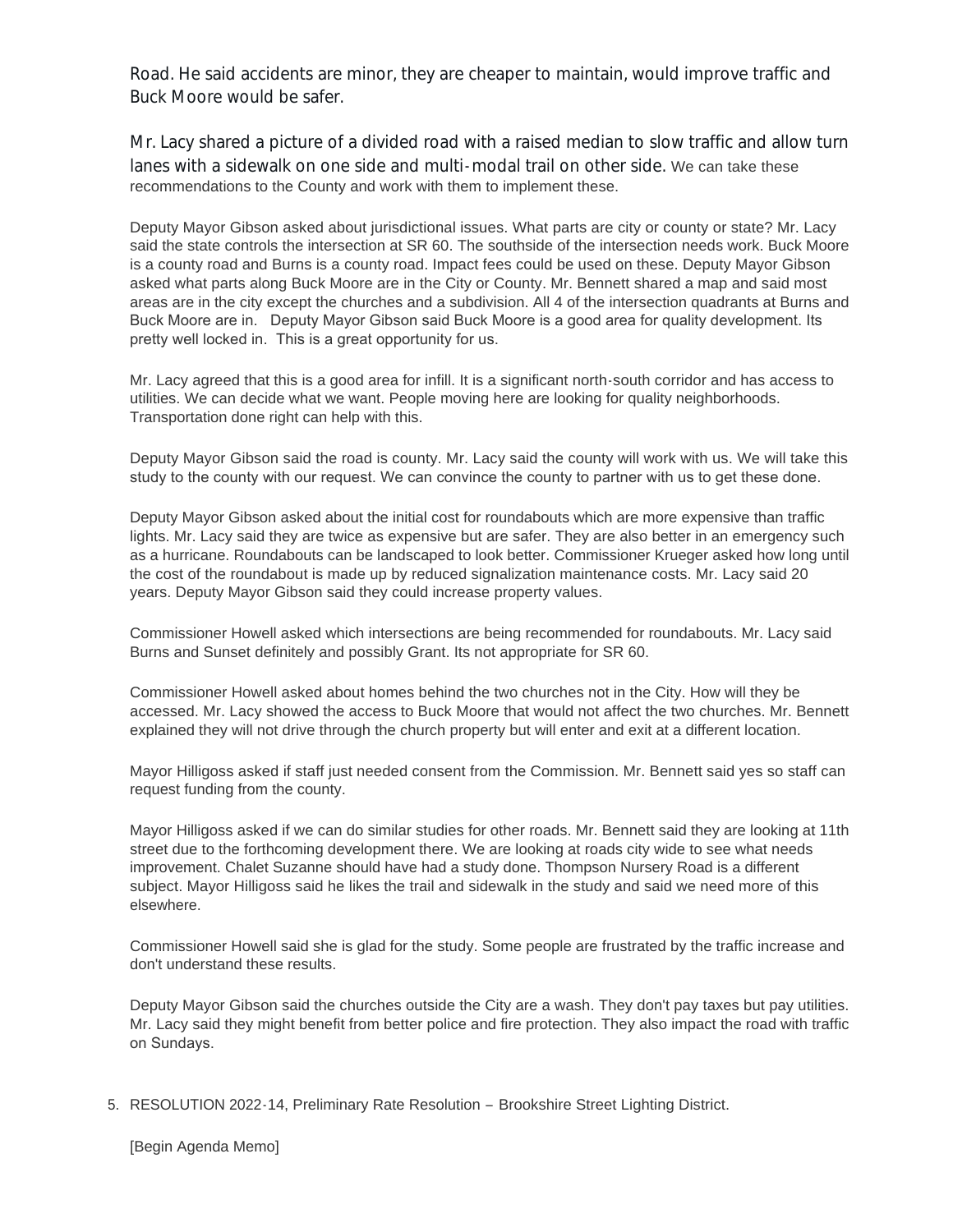**SYNOPSIS**: Preliminary Rate Resolution for the Brookshire Street Lighting District RECOMMENDATION It is recommended that City Commission adopt Resolution No. 2022-14 providing the Preliminary Rate Resolution for the Brookshire Street Lighting District.

**BACKGROUND** In 2010, the City of Lake Wales received a petition requesting the creation of a Street Lighting District for the Brookshire subdivision. The District includes the thirty-one (31) decorative street lighting poles. Eighty-seven (87) platted lots are within the street lighting district and the estimated annual street lighting costs are \$13,175. The estimated annual charge per plated lot is \$155 based on the 85 billable parcels.

**OTHER OPTIONS** Do not approve Brookshire Street Lighting District special assessment.

**FISCAL IMPACT** Annual estimated assessment revenue of \$13,175 is expected to pay all street lighting costs relating to the services, facilities and programs within the Brookshire Street Lighting District.

[End Agenda Memo]

Dorothy Abbott, Finance Director, reviewed this item.

Deputy Mayor Gibson said he is in favor of assessments as only those that pay in are those that benefit from it.

6. RESOLUTION 2022-15 Preliminary Rate Resolution Fire Assessment

[Begin Agenda Memo]

#### **SYNOPSIS:**

Preliminary Rate Resolution for Fire Protection Services Assessment

**RECOMMENDATION** It is recommended that City Commission adopt Resolution 2022-15 providing the Preliminary Rate Resolution for Fire Protection Services Assessment.

## **BACKGROUND**

It is recommended that the City Commission set the Preliminary Fire Protection Services Assessment rate and adopt Preliminary Fire Protection Service Assessment Resolution 2022-15 providing for Fire Protection Services Assessments for fiscal year beginning October 1, 2022. Staff is recommending the following rate scenario:

Property Category Assessment Rate Single-Family Per dwelling unit \$146 Multi-Family Per dwelling unit \$ 72 Mobile Home Per dwelling unit \$129 Property Category Assessment Rate Commercial Per Sq Ft \$.06 Industrial/Warehouse Per Sq Ft \$.01 Institutional Per Sq Ft \$.08

**OTHER OPTIONS** Rely solely on the ad valorem taxes to fund fire protection services, equipment, and programs.

**FISCAL IMPACT** The estimated net revenue is \$1,168,837.

[End Agenda Memo]

Dorothy Abbott, Finance Director, reviewed this item.

7. Southside Force Main Cleaning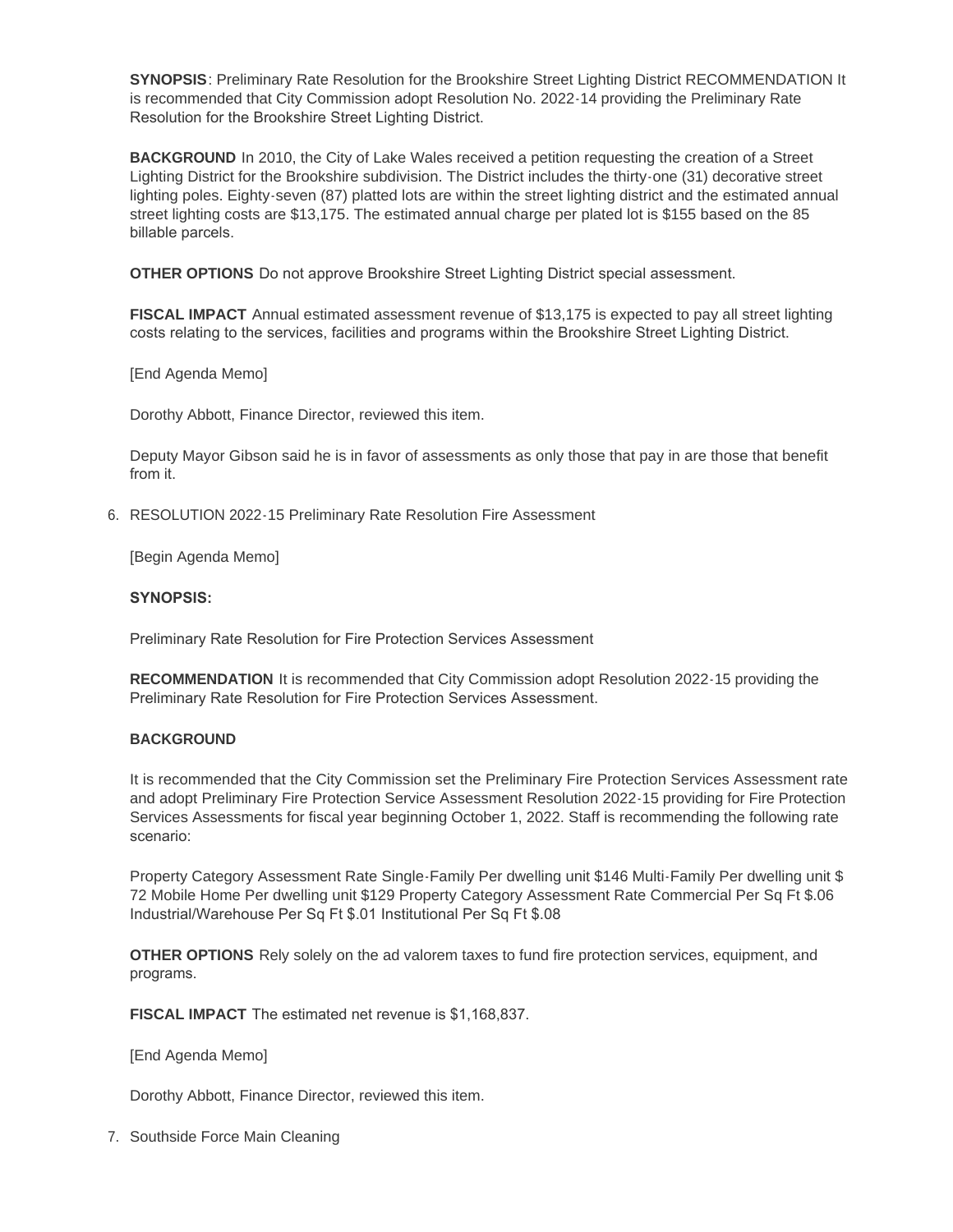[Begin Agenda Memo]

**SYNOPSIS:** Staff is recommending the approval to expend funds for \$51,399.60 for the force main cleaning services provided by Professional Piping Services.

**STAFF RECOMMENDATION** Staff recommends the City Commission consider taking the following action: 1. Approve the expenditure of funds for \$51,399.60 for force main cleaning to be performed by Professional Piping Inc.

## **BACKGROUND**

Southside Force main requires annual cleaning due to the distance this line has to travel to reach the wastewater treatment plant and the low flow conditions that exist due to the lack of development in this area. Sediment such as sand, plastics, and paper tend to settle to the bottom of the pipe due to the low velocities of the liquid pushing the sediment. The method proposed for the cleaning of these sections of force main is called the progressive poly pig procedure.

Each time staff has gone out to bid for theses services, the amount of responsive bidders has been less each year. A piggyback agreement that had already been bided out by Manatee County is in force. In addition, Professional Piping Services (PPS) has performed this cleaning for the past several years. Staff has been satisfied with both the performance and the reports submitted, which are a required component of this contract. Staff is recommending the City Commission approve the expenditure of funds in the amount of \$51,299.60.

**OTHER OPTION** None. Without this required annual cleaning, the force main would become plugged and become inoperable. This in turn would cut off the sewer service for the subdivisions that are in service east of the city center.

**FISCAL IMPACT** \$150,000.00 was budgeted in the Wastewater Division's FY '21-'22 M & R Lines and Mains Operating Budget for this purpose.

[End Agenda Memo]

Sarah Kirkland, Utilities Director, reviewed this item.

James Slaton, City Manager, asked Ms. Kirkland to explain what happens if we don't do this. Ms. Kirkland said if we don't the line backs up and puts that area of the City out of service.

8. Mountain Lake Cutoff Rd Watermain Extension

[Begin Agenda Memo]

**SYNOPSIS**: Staff proposes to install approximately 2100 ft of 12" water main to assist in the expansion of the water system along Mountain Lake Cutoff Road.

**RECOMMENDATION** It is recommended that the Commission take the following action:

1. Approve expending funds of \$83,319.00 to Lopez Underground Construction, Inc. for labor and \$150,559.66 to Fortiline Waterworks for the purchase of materials to extend the watermain along Mountain Lake Cutoff Road.

2. Authorize the City Manager to execute the appropriate documents, on the City's behalf.

## **BACKGROUND**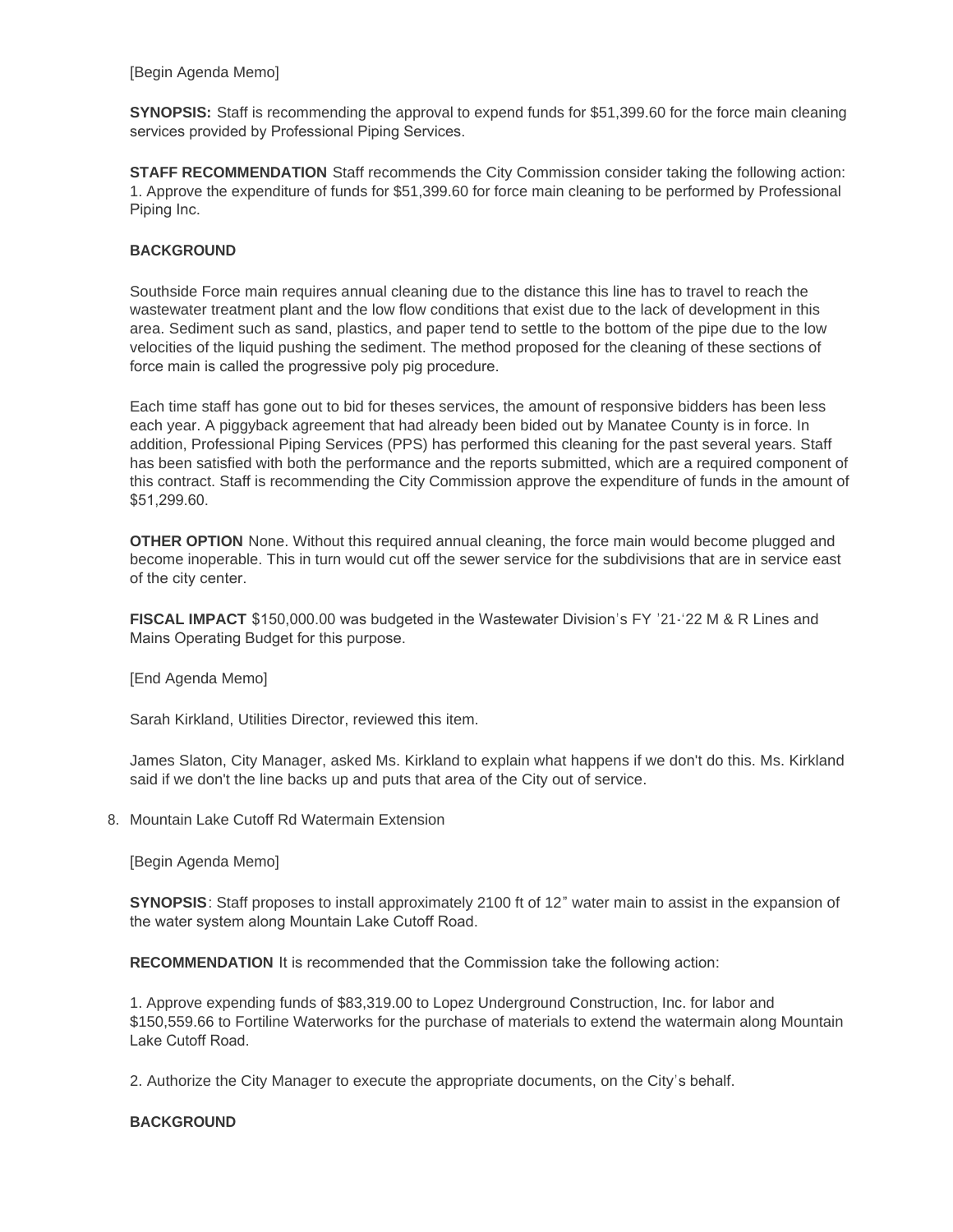As a part of serving the residents of the City of Lake Wales, and expanding the existing water system, the City frequently looks for properties within the City's service area that does not currently have water service. The purpose of this project is to install 2,100 hundred linear feet of 12" watermain by open cut along Mountain Lake Cutoff Road to expand the water system. In an effort to save time and money this project is a labor only contract. Given the current industry and lead times for material staff will purchase material through a City vendor and supply material to the contractor for installation. Staff solicited quotes and allowed the contractor to determine the method for installation. The lowest bidder provided a bid for open cut installation.

Staff recommends the Commission take the following action, approve expending funds of \$83,319.00 to Lopez Underground Construction, Inc. for labor and \$150,559.66 to Fortiline Waterworks for the purchase of materials for the watermain extension on Mountain Lake Cutoff Road and authorize the City Manager to execute the appropriate documents, on the City's behalf.

**OTHER OPTIONS** The Commission could deny the expenditure of funds to facilitate the expansion of the water system along Mountain Lake Cutoff Road.

**FISCAL IMPACT** The funds of \$150,559.66 for material and \$83,319.00 for labor, totaling \$233,878.66 will come from FY'21-'22 M&R Water mains budget line item. A budget transfer will be completed to square the budget line item.

[End Agenda Memo]

Sarah Kirkland, Utilities Director, reviewed this item.

WWTP Chlorination Tanks Replacement 9.

[Begin Agenda Memo]

#### **SYNOPSIS:**

Staff seeks commission approval to expend funds for the replacement of two chlorination tanks at the Wastewater Treatment Plant facility (WWTP) for \$21,532.84.

**STAFF RECOMMENDATION** It is recommended that the City Commission:

1. Approve the expenditure of funds of \$21,532.84 for the replacement of two chlorination tanks at the WWTP facility.

**BACKGROUND** Sodium hypochlorite is a necessary chemical in the wastewater treatment process. Due to the corrosiveness of the chemical, it becomes necessary to replace the tanks that hold this chemical prior to use. These tanks were installed in 2007 when the wastewater treatment plant converted from gas chlorine to liquid chlorine. Typically, the replacement of these tanks would occur around the 9 to 10 year mark. These tanks are original to the conversion, which would indicate they have been in service for 15 years. Staff is seeking to replace these tanks prior to a catastrophic failure. Staff recommends the commission take the following actions; approve the expenditure of funds to Chemical Containers for \$21,532.84 for the replacement of two chlorine-holding tanks.

**OPTIONS** The Commission could chose to not approve he purchase and wait for a catastrophic failure to occur, before replacement.

**FISCAL IMPACT** \$150,000.00 was budgeted in the Wastewater Division's FY '21-'22 M & R Treatment Plants Operating Budget for this purpose.

[End Agenda Memo]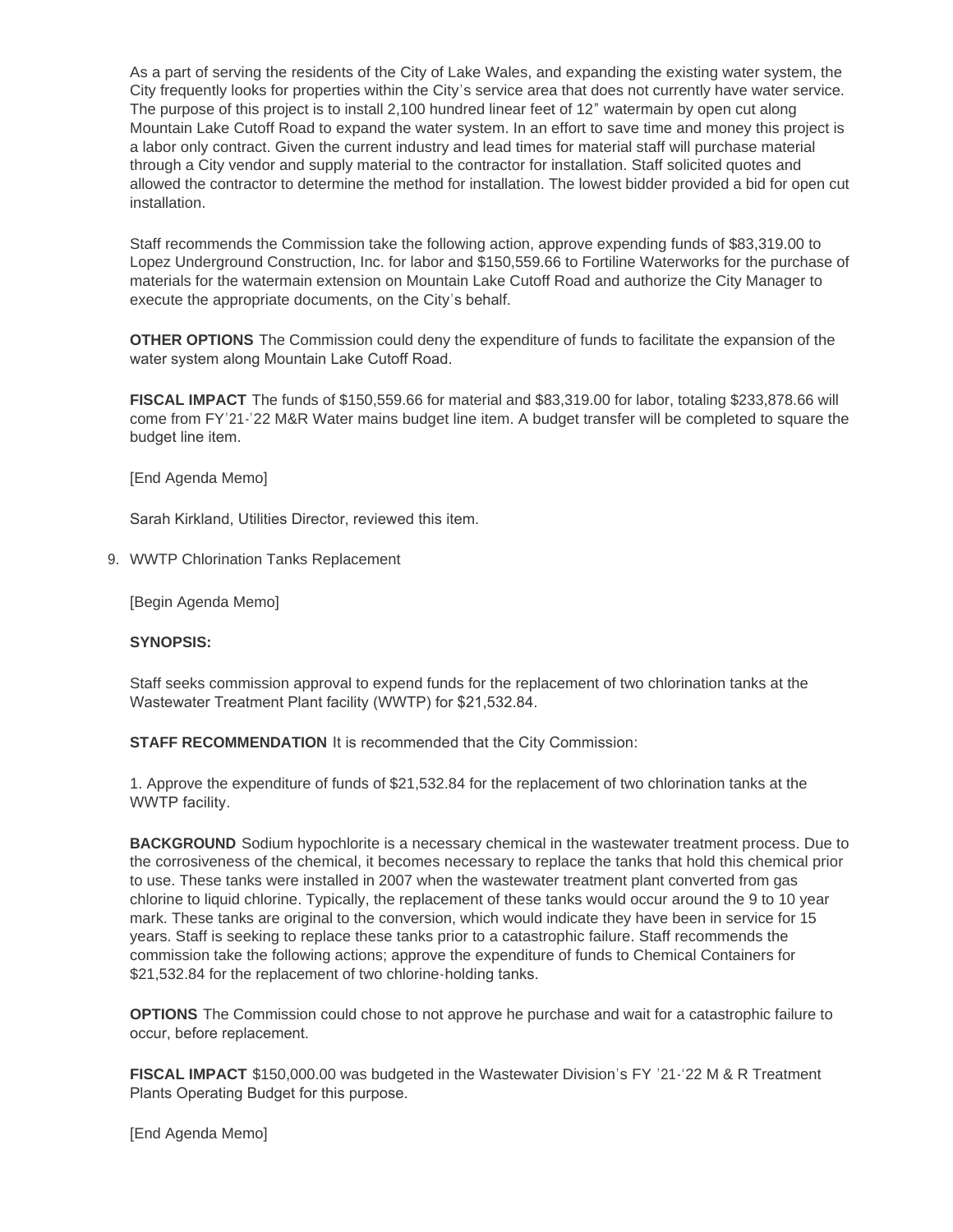Sarah Kirkland, Utilities Director, reviewed this item.

10. DW53037 Northwest Water Main Extension Application Submittal

[Begin Agenda Memo]

**SYNOPSIS:** The funds for this project have been committed by the State Revolving Loan Fund Agency (SRF). It is now time for City Staff to submit the application for drafting of the contract for the Mayor's signature.

**STAFF RECOMMENDATION** Staff recommends the City Commission take the following action:

1. Approve the submittal of the application for project DW53037-Northwest Water Main Extension.

2. Authorized the Mayor to sign all documents related to this project.

**BACKGROUND** The main purposes of the Northwest Watermain Extension project is to replace existing water main that has reached the end of its useful service life and to improve fire flow capabilities in the area. The City of Lake Wales authorized CHA Engineering to prepare construction plans and specifications to extend a larger water main to the Northwest section of town. The project consist of the installation of approximately 5,450 LF of 12" C900 PVC Water Main between East Sessoms Avenue and the intersection of Washington Avenue and E street areas. The water main will be parallel to N 1st Street, Dr. JA Wiltshire Avenue, B Street and Washington Avenue. The project was bid and awarded and is now at the next step in the process for funding.

A request for inclusion was submitted to SRF as a part of the request for funding. The City's request was approved and placed on the SRF funding list that was announced on February 23, 2022. The next step in the process is to submit the application, an adopted resolution, letter of legal opinion and all other accompanying documentation as required. The resolution was approved at the May 17, 2022 City Commission meeting. Staff is recommending the City Commission approve the submittal of the SRF application for project DW53037, and authorize the Mayor to sign all documents related to the this project.

**OPTIONS** None. Without the submittal of the application, the contract documents cannot be prepared by SRF, and the City would forfeit the funds awarded.

**FISCAL IMPACT** The total for the construction and the associated construction phase services approved by SRF is \$2,549,100.00. This project also qualifies for loan forgiveness of \$501,630.00

[End Agenda Memo]

Sarah Kirkland, Utilities Director, reviewed this item.

11. WTP #2 Aurora Split Case Pump Replacement

[Begin Agenda Memo]

**SYNOPSIS**: Staff seeks commission approval to expend funds for the replacement of an Aurora split case horizontal pump for Water Treatment Plant #2 (WTP #2) from Barney's Pumps for \$26,246.00. STAFF RECOMMENDATION It is recommended that the City Commission: 1. Approve the expenditure of funds of \$26,246.00 for the replacement of a split case pump for WTP #2.

**BACKGROUND** Split-case pumps are the workhorses of industrial and municipal applications. They are more expensive than end-suction or vertical inline pumps, and not as flexible or adaptable as vertical turbines. However, what they lack in low-cost flexibility they make up for in durability, efficiency, and dependability. The pump that is currently leaking has been in operation for 25+ years and is at the end of its useful life. The Staff recommends the commission take the following actions; approve the expenditure of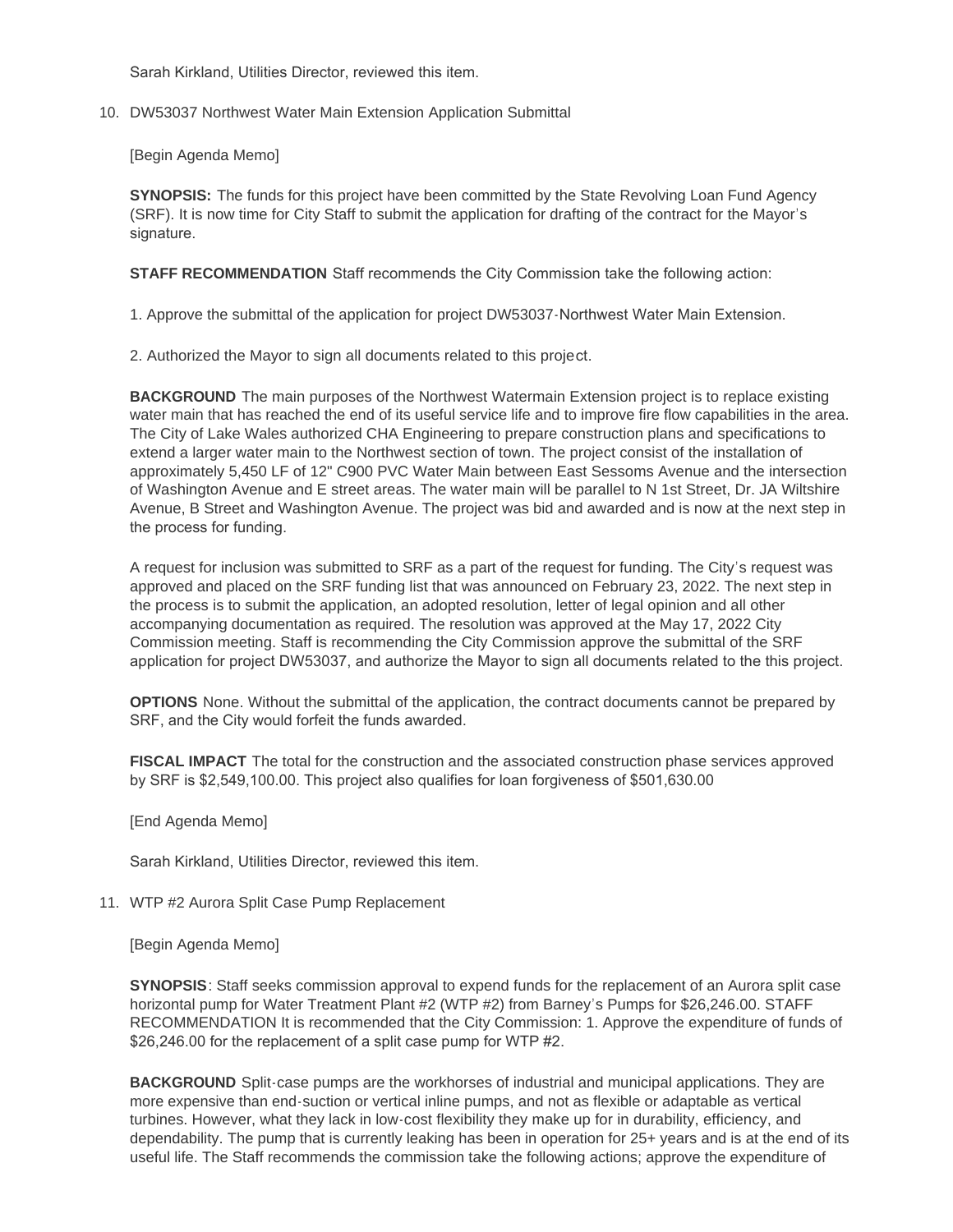funds to Barney's Pumps Chemical for \$26,246.00 for the replacement of the split case pump at WTP #2.

**OPTIONS** The Commission could chose to not approve the purchase and allow the current pump to continue to leak.

**FISCAL IMPACT** \$150,000.00 was budgeted in the Water Division's FY '21-'22 M & R Treatment Plants Operating Budget for this purpose.

[End Agenda Memo]

Sarah Kirkland, Utilities Director, reviewed this item.

WW53036 Septic To Sewer Force Main Ext. SRF Funding Application 12.

[Begin Agenda Memo]

#### **SYNOPSIS:**

The funds for this project have been committed by the State Revolving Loan Fund Agency (SRF). It is now time for City Staff to submit the application for drafting of the contract for the Mayor's signature.

**STAFF RECOMMENDATION** Staff recommends the City Commission take the following action:

1. Approve the submittal of the application for project WW53036-Septic to Sewer Conversion with Force main Extension.

2. Authorized the Mayor to sign all documents related to this project.

**BACKGROUND** As part of serving the residents of the City of Lake Wales, and expanding the existing wastewater system, the City frequently looks for opportunities to extend sewer service to unsewered areas within the city's service boundary. The Hillcrest Avenue and Grove Avenue project is located in the southern part of the City of Lake Wales and includes 1,250 LF of 8" PVC gravity sewer and 3,300 LF of 6" PVC force main. The purpose of this project is to switch residential houses from septic to public gravity sewer and route the flow to an existing lift station. This project also includes an extension connecting to an existing 16" force main south along US 17 from Grove Avenue to a planned development Parcel 273011000000022060. This force main would be within the Right of Way with no easements required. Design of this extension would include open cut and directional drill of the force main across roadways.

The Del Ombre project is located in the eastern part of the City of Lake Wales and includes 2,750 LF of 6" force main, 2,600 LF of 8" force main, 1,000 LF of 10" force main, 1,200 LF of 8" gravity sewer line, 7 manholes, and a pump station. The purpose of this project is to switch approximately 22 homes along Del Ombre Circle from septic to public gravity sewer, to extend the force main northerly along Buck Moore Road past the Sunset Drive and Buck Moore Road intersection to a proposed lift station, and to extend the force main easterly on Sunset Drive to Evergreen Drive. It is expected for two single-family developments to flow to the new lift station and one single-family development to connect to the extended force main on Sunset Drive. The project was bid and awarded and is now at the next step in the process for funding.

A request for inclusion was submitted to SRF as a part of the request for funding. The City's request was approved and placed on the SRF funding list that was announced on February 23, 2022. The next step in the process is to submit the application, an adopted resolution, letter of legal opinion and all other accompanying documentation as required. The resolution was approved at the May 17, 2022 City Commission meeting. Staff is recommending the City Commission approve the submittal of the SRF application for project WW53036, and authorize the Mayor to sign all documents related to the this project.

**OPTIONS** None. Without the submittal of the application, the contract documents cannot be prepared by SRF, and the City would forfeit the funds awarded.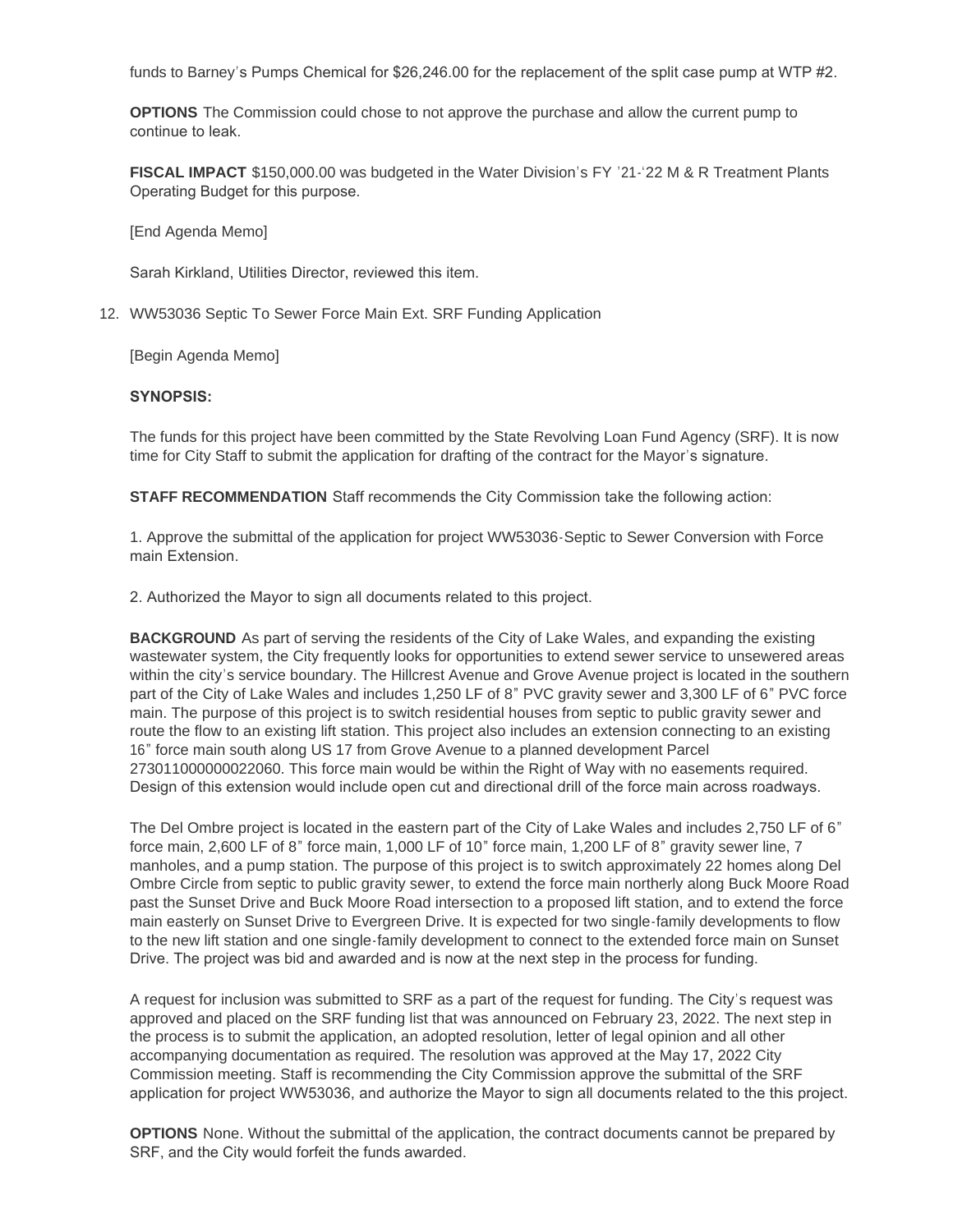**FISCAL IMPACT** The total for the construction and the associated construction phase services approved by SRF is \$2,947,895.

[End Agenda Memo]

Sarah Kirkland, Utilities Director, reviewed this item.

Deputy Mayor Gibson asked about exterior painting. Ms. Kirkland said the exterior inspection will be in 5 years and at that point it may require exterior painting. Deputy Mayor Gibson said he would like "Go Highlanders" painted on the exterior.

Resolution 2022-11 – Resolution To Utilize The Uniform Method Of Collecting Non-Ad Valorem 13. Assessments And Adopting The Special Assessment Roll.

[Begin Agenda Memo]

**SYNOPSIS:** Resolution 2022-11 declares the City's intent to utilize the uniform method of collecting non-ad valorem assessments and adopts the assessment roll for 2022.

**RECOMMENDATION** Staff recommends adoption of Resolution 2021-11 after a public hearing, as required by Florida Statutes. Public notice requirements have been met.

**BACKGROUND** In February 2013, the City Commission adopted Ordinance 2013-04 – Abatement and Violation Assessment (Chapter 17.5), providing for the uniform method of collecting non-ad valorem special assessment for service liens. The City's intent is to collect service liens that are the result from services provided by the City to clean properties, repair or demolish buildings and the like, such services being a special benefit to the property owner. This does not include fines or administrative liens.

Ordinance 2013-04 established the City of Lake Wales in its entirety, as its city boundaries exist on the date of enactment and as they may be expanded or contracted from time to time as the special assessment district for the purposes of abatement and violation correction.

The resolution has been noticed per Florida Statute at least twenty (20) days in advance of the public hearing.

Staff published a potential list of properties in the notice and provided by first class mail a letter to every property owner that may be affected by this action. On January 18, 2022, The City Commission approved a contract with Ray and Sons Lawn Service, LLC to provide abatement services (see attached agreement).

**OTHER OPTIONS** Decline the adoption of Resolution 2022-11

**FISCAL IMPACT** This will provide for reimbursement of funds expended in the course of abating and correcting violations of the municipal code.

[End Agenda Memo]

Mark Bennett, Development Services Director, reviewed this item.

Deputy Mayor Gibson asked if this is a lien or goes on the tax bill. Mr. Bennett said its a utility lien on the tax bill. Albert Galloway, Jr., City Attorney, said it can become a lien and explained how.

Commissioner Howell asked if the price is by square foot. Mr. Bennett said yes, its based on a set fee per square foot.

Fany Lozano, Code Compliance, reviewed costs and notification process. Commissioner Howell said she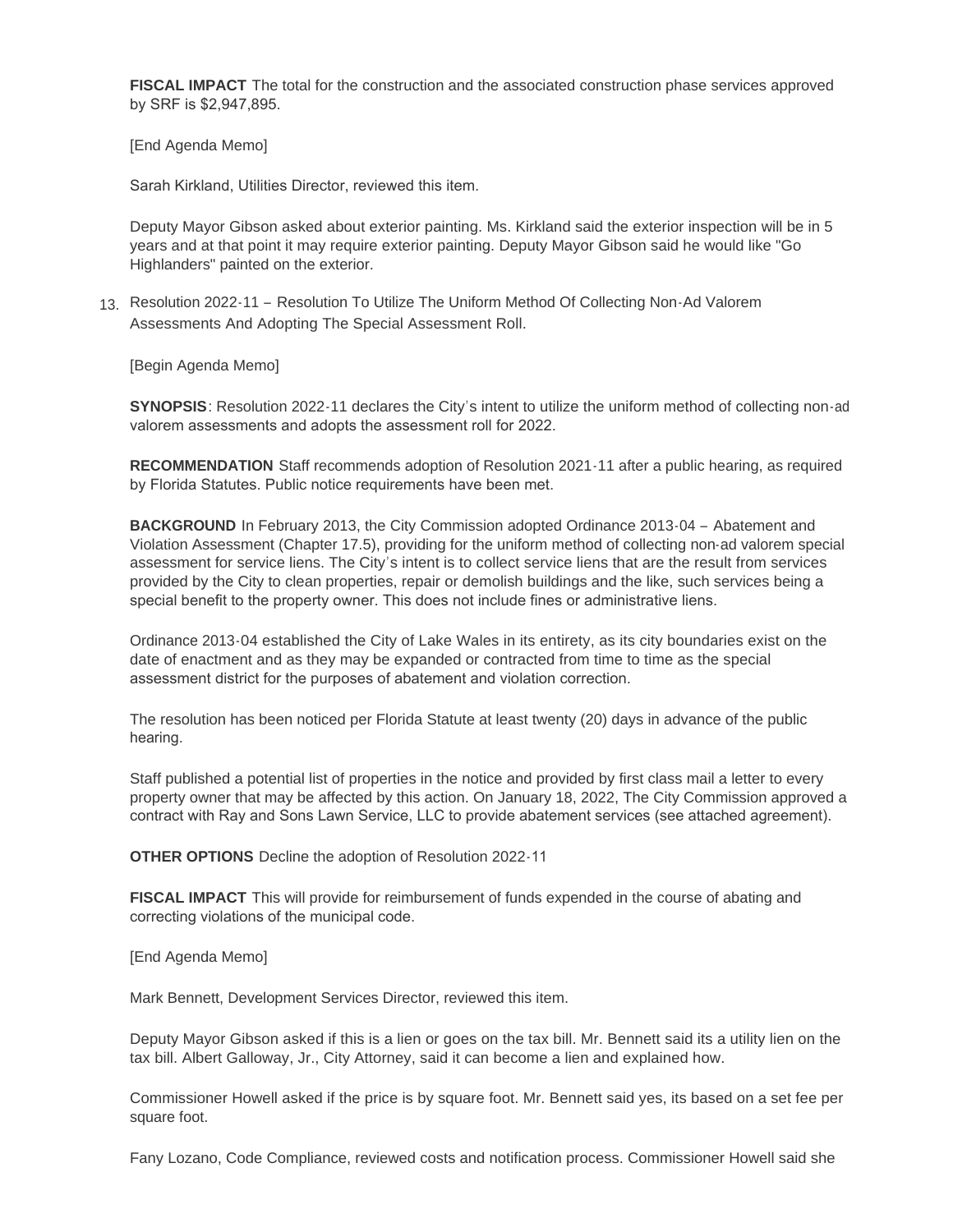wanted to know how the cost is figured. Ms. Lozano explained in more detail. Commissioner Howell asks how its paid. Ms. Lozano said they can come the 1st year and pay directly otherwise they pay the bill.

14. Daly Pines Final Plat Approval

[Begin Agenda Memo]

#### **SYNOPSIS:**

The Daly Family requests approval of the Daly Pines Final Plat.

**RECOMMENDATION** Staff recommends approval of the Final Plat. Neither a recommendation from the Planning Board, nor a public hearing is necessary for approval of a final plat. Provided the plat meets all of the requirements of state statutes and local ordinances, approval by the City Commission is a formality.

#### **BACKGROUND**

The subject property is located on the west side of Tower Boulevard and north of Lakeshore Boulevard North. The property is adjacent to the City Trail on the southernmost boundary.

The owner intends to sell the three lots for potential development of three single-family homes. The property abuts Tower Boulevard, an existing street, and no improvements are needed for water, sewer, or drainage as individual lots will tie into existing utilities during the process of building permit review.

Pursuant to Section 23-223.1.a.3 of the City's Land Development Code, the Development Review Committee determined Daly Pines as a minor subdivision, waving the preliminary subdivision review to permit a final plat to be presented to City Commission for approval.

**FISCAL IMPACT** Approval of the final plat enables the construction of 3 new single-family homes. The property is currently valued at \$76,551, and subdividing the property for development could potentially increase property values. Estimating a taxable value of \$300,000 per unit, could result in \$900,000 in taxable value, and generate over \$6,000 in ad valorem taxes. \*Adjusted values for potential homesteaded properties have not been factored into this estimate.

[End Agenda Memo]

Mark Bennett, Development Services Director, reviewed this item.

Deputy Mayor Gibson said that a member of the family works for him and asked if he should recuse himself. Albert Galloway, Jr., City Attorney, said no as he would not financially benefit from the outcome of the vote.

Ordinance 2022-12 Annexation – 2nd Reading And Public Hearing 10.02 Acres Of Land North Of Linda 15. Street And East Of Tangelo Street

[Begin Agenda Memo]

**SYNOPSIS:** Ordinance 2022-12 proposes the voluntary annexation of approximately 10.02 acres of land north of Linda Street and east of Tangelo Street, and contiguous to the incorporated City limits.

**RECOMMENDATION** Staff recommends adoption after second reading of Ordinance 2022-12 following a public hearing. Public Hearing notice requirements have been met. City Commission approved Ordinance 2022-12 at first reading on May 17, 2022. A recommendation from the Planning and Zoning Board is not required for an annexation ordinance.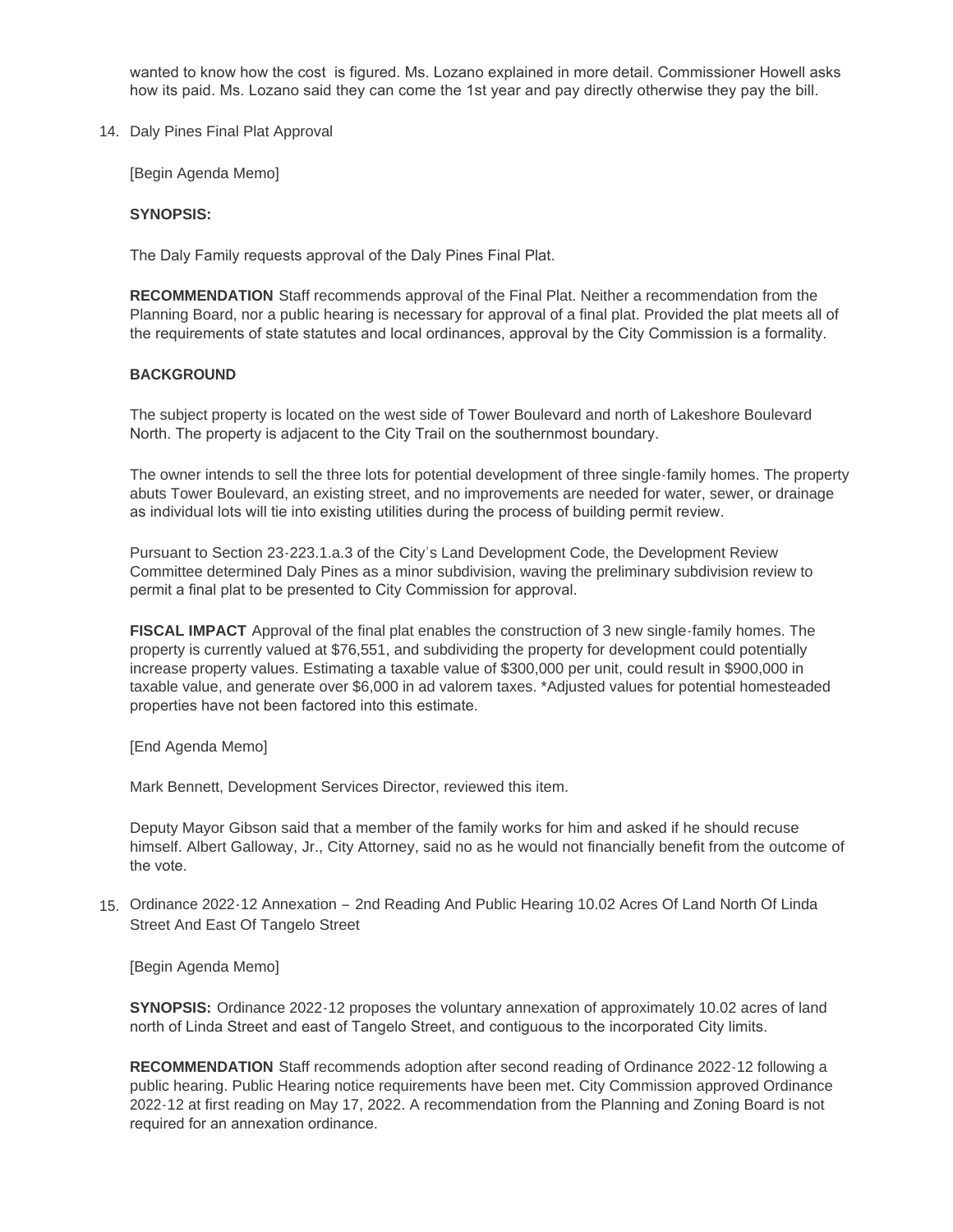**BACKGROUND** The Murphy Family petitioned annexation into the corporate city limits of Lake Wales on March 19, 2022. "Attachment A" to the ordinance shows the property's location. It is contiguous to the City Limits along its western boundary.

**OTHER OPTIONS** Decline to annex the property.

**FISCAL IMPACT** The annexation will add to the City's tax roll. The property is valued at \$82,171, which would bring in additional property taxes. Additionally, the approval of the annexation would allow the applicant to assemble a tract of land for potential development.

[End Agenda Item]

Mark Bennett, Development Services Director, reviewed this item.

ORDINANCE 2022-30 LDR Updates Chapter 23 Land Development Regulations –1st Reading And Public 16. **Hearing** 

[Begin Agenda Memo]

# **SYNOPSIS**:

Staff proposes amendments to the following sections of the Land Development Regulations (LDRs) (Chapter 23, Lake Wales Code of Ordinances): a. Section 23-306 Off-street and vehicular areas b. Section 23-421 Permitted Uses c. Section 23-302 Definitions

**RECOMMENDATION** At a regular meeting on April 26, 2022, the Planning and Zoning Board made a recommendation of approval to City Commission for the proposed changes to the Land Development Regulations. Staff recommends approval at first reading, following a public hearing.

**Sec. 23-306 Off-street and vehicular access** Background and justification: Members of the Planning and Zoning Board have expressed an interest in including requirements for Electric Vehicle Charging Facilities within the parking code. Proposed is to require new multi-family sites to provide a minimum of 10% of the overall required parking, as EV charging station spaces. Other uses may be included in the future.

## *Sec. 23-306.4 ELECTRIC VEHICLE CHARGING FACILITIES*.

a. It is the intent of this section to facilitate and encourage the use of electric vehicles by establishing minimum standards for electric vehicle charging facilities.

## 1. Parking Spaces

A. Electric vehicle charging facilities shall be provided in off-street parking areas for specific uses as noted in Table 23-306B, and at a quantity of up to 10% of the number of spaces required pursuant to Table 23- 306B.

B. Off-street electric vehicle charging facility spaces shall be included in the calculation of minimum required off-street parking spaces.

C. Off-street electric vehicle charging facility spaces may be reserved for the parking and charging of electric vehicles only.

D. A minimum of one (1) electric vehicle installed space shall be located adjacent to an ADA designated space to provide access to the charging station.

2. Charging Equipment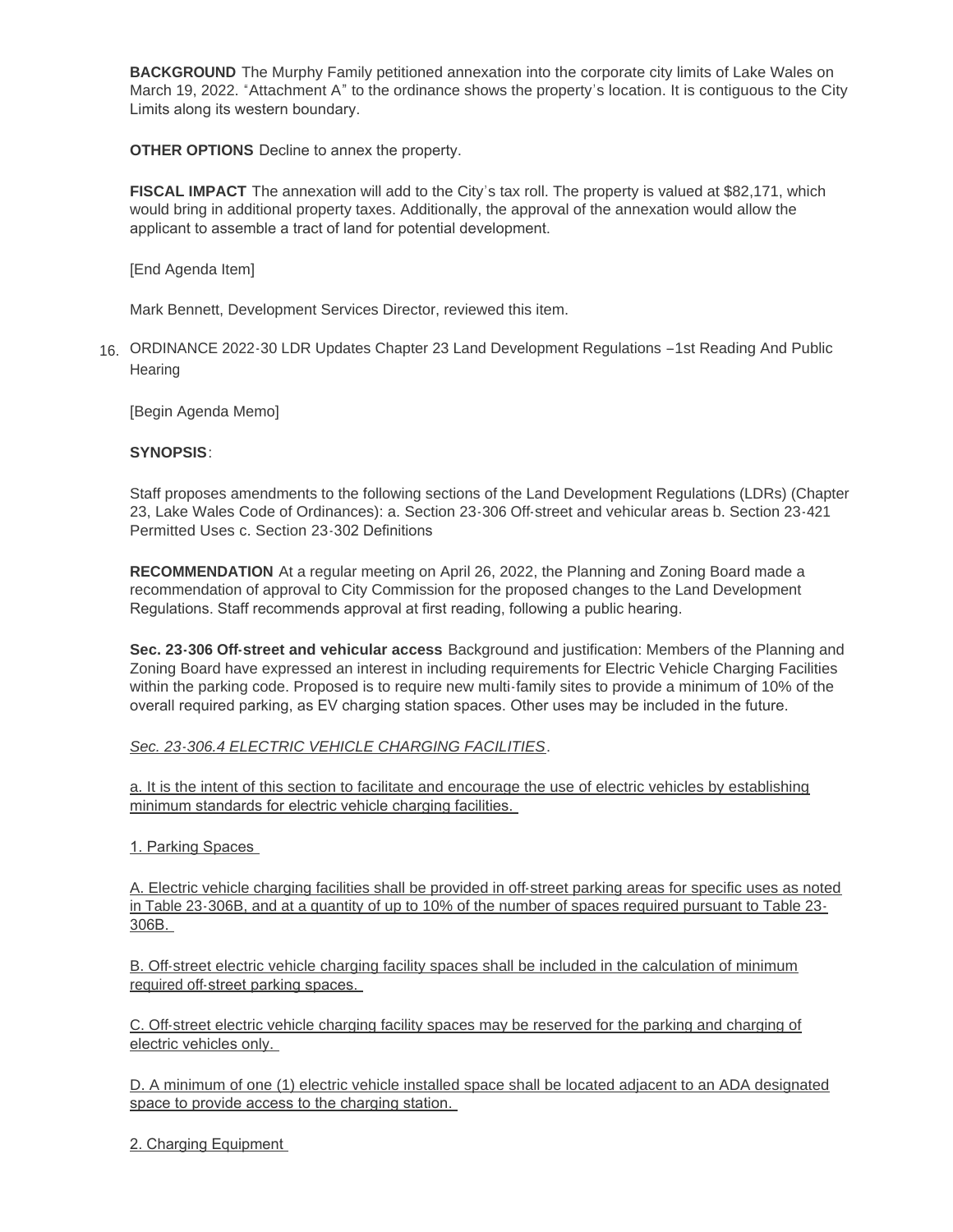A. Battery charging equipment, outlets and connector devices shall be mounted on walls or pedestals located outside of the confines of the designated parking space and shall be designed and located as to not impede pedestrian travel or create trip hazards.

B. Battery charging equipment, outlets and connector devices shall be protected from damage by vehicles by bollards, curbing or other means.

C. Electric vehicle charging facilities shall be posted with signs identifying applicable operating instructions and safety warnings including the voltage and amperage levels of the charging equipment.

D. Signs may be posted identifying any applicable restrictions including whether parking in the electric vehicle charging facility space is restricted to electric vehicles, hours of operation, length of time a vehicle may use the charging equipment or other restrictions.

# **TABLE 23-306B MINIMUM AUTOMOBILE OFF-STREET PARKING SPACE REQUIREMENTS**

Notes: \*Except for in residential uses, the administrative official may waive up to twenty-five (25) percent of required minimum parking spaces. \*\* Electric vehicle charging facilities shall be provided in off-street parking areas at a minimum of 10% of the number of spaces required.

TYPES OF BUILDING & USES MINIMUM NUMBER OF PARKING SPACES REQUIRED RESIDENTIAL (See also LODGINGS)

One, Two-family dwelling 2 per dwelling unit

Multi-family dwelling \*\* 1.5 per dwelling unit

**Sec. 23-307 Landscaping** Background and justification: Make root barriers waive-able.

Sec. 307.2 Landscaping standards. a. Tree density. Credit shall be granted toward tree density requirements for trees preserved on site. Replacement ratios in Table 23-302A shall be used to calculate credit.

3. Residential density requirements. NOTE: Street Trees are required to have root barriers. Root barriers shall be approved by the Administrative Official prior to planting, unless waived by City staff.

**Sec. 23-421 Permitted Uses** Background and justification: new amendments to the Permitted Use Chart are proposed in order to strengthen the intent of recent code changes affecting the placement of manufactured and modular homes within the city. The intent of the code is to allow manufactured homes through the PDP approval process only, to prohibit them on infill or individual lots, and to distinguish between housing types.

TABLE 23-421 PERMITTED USES AND SPECIAL EXCEPTION USES IN STANDARD ZONING DISTRICTS

P - Permitted Use S - Special Exception Use PDP - Planned Development Project MDP - Master Development Plan

R-1A R-1B R-1C R-1D R-2 R-3 P F PDM U C-1/ C-1A C-2C-2R C-3 C - 4 C-5 1 L CI B P I - 1 I - 2 C N R

RESIDENTIAL

Dwelling: Single-family P P P P P P PMDP P P

Dwelling: Two-family P P P MDP P P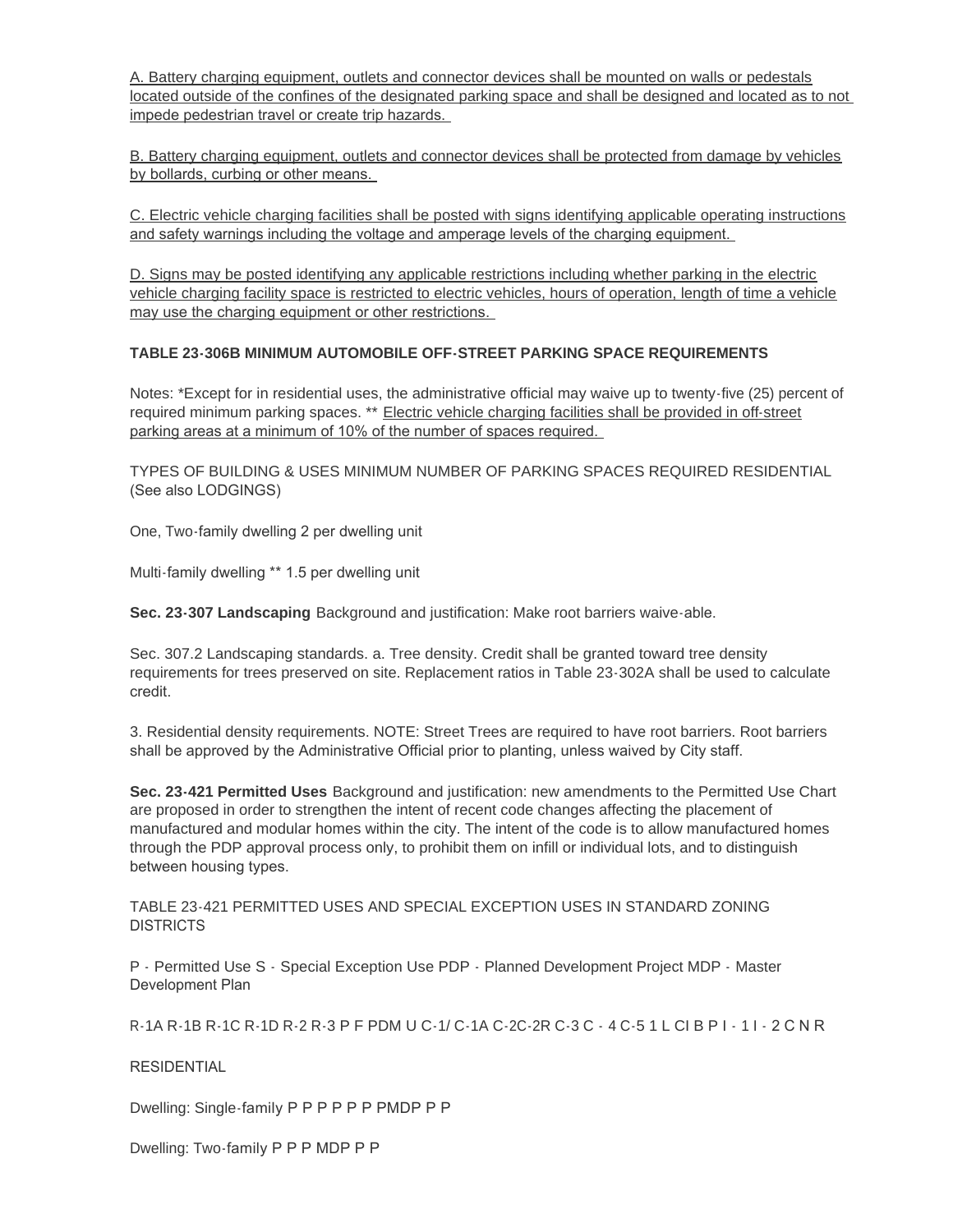Dwelling: Multi-family (up to 12 units on one parcel) P P MDP P P P P P

Dwelling: Multi-family (more than 12 units/parcel) PDP P D P MDP PD P PD P PD P PDP PD P

Dwelling unit for caretaker employed on premises S MDP S S S S S S S S S SSS

Dwelling, accessory to single-family house\* S S S S S S S MDP P S S S S S

Mixed-use - residential and nonresidential PD P PD P PD P PD P PD P PD P S MDP P P S PDP 2 PD P

Manufactured and Modular Homes (individual lots) Manufactured Home and PD P PD P PD P PD P PD P PDP

Modular Home Parks Community Modular Home Subdivisions PD P PD P PD P PD P PD P PDP

Manufactured Home Subdivisions

## **Section 23-802 Definitions**

*Background and justification:* The proposed definition changes should add clarity to the City's intent behind distinguishing between dwelling unit construction types. Definitions are also included to support the Electronic Vehicle parking changes.

*Dwelling unit.* Quarters, including sleeping, kitchen, and bathroom facilities, for one (1) household. (See also household.)

*Accessory dwelling unit* means an apartment or guest house incidental to the principal structure on a lot.

*Caretaker dwelling unit* means an apartment or house incidental to the principal structure and use on a lot and used primarily by a person or persons responsible for the upkeep of the property.

*Multi-family dwelling* means a building providing quarters for three (3) or more households.

*Single-family dwelling* means a building providing quarters for one (1) household.

For the purpose of this Chapter, a manufactured home, modular home, or shipping container shall not be considered a single-family dwelling.

Two-family dwelling means a building providing separate quarters for two (2) households.

Modular Home shall not mean a manufactured home but refers to a unit partially constructed off-site (such as trusses and wall sections) and assembled at the site as a standard home or building unit, meeting all the Southern Building Standard Code requirements. For the purposes of this Chapter, a modular home shall not be considered a single-family dwelling. Modular homes are indistinguishable from site-built homes.

Modular home park or subdivision means a parcel (or contiguous parcels) of land divided into two (2) or more modular home lots for rent or sale.

Electric vehicle means any vehicle that operates, either partially or exclusively, on electrical energy.

Electric vehicle charging facility means a public or private parking space that is served by battery charging equipment for the purpose of charging electric vehicles.

Community Buildings means a place, structure, area, and/or other facility used for and providing religious,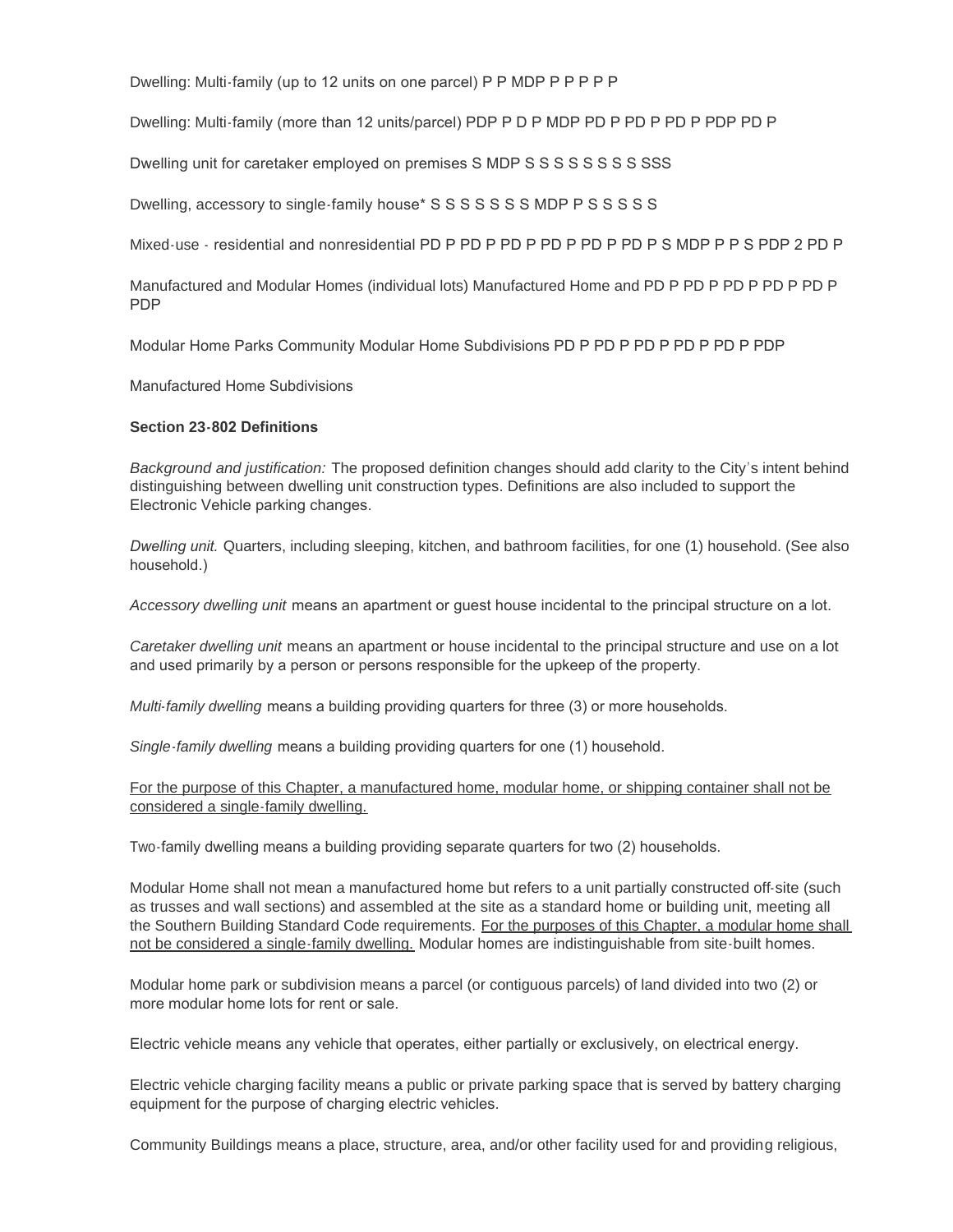fraternal, social, and recreational programs. They are not operated for profit, and neither alcoholic beverages nor meals are normally dispensed or consumed. Also known as amenity centers, these facilities are typically located in manufactured & modular parks and subdivisions.

Community Centers means a building to be used as a place for place of meeting, recreation, or social activity. Community Centers are typically owned or operated by a government agency.

Shipping container means a container with strength suitable to withstand reuse as an article for the intermodal shipment and storage of goods.

**CODE REFERENCES AND REVIEW CRITERIA** Section 23-306 Off-street and vehicular areas Section 23- 421 Permitted Uses Section 23-302 Definitions

**FISCAL IMPACT** None

[End Agenda memo]

Mark Bennett, Development Services Director, reviewed this item.

Commissioner Krueger asked about tiny homes. Mr. Bennett said our ordinances allow small accessory projects. There is one development that will include tiny homes but we do not have tiny homes in our ordinances. We have gotten inquiries on those.

Mayor Hilligoss asked if existing apartment complexes would be grandfathered in as relates to electric charging stations. Mr. Bennett said yes this would be for new larger apartment complexes. Mayor Hilligoss said he is concerned about encouraging citizens via Ordinance. Wouldn't the market drive this? Why did this come about? Mr. Bennett said our comp plan encourages sustainability. Mayor Hilligoss said if developers want to attract these residents they can put them in if they choose. Autumn Cochella, Assistant Director of Development Services, said this is waivable. Deputy Mayor Gibson said the City Commission can waive this. So we aren't imposing this. Ms. Cochella said this is industry standard. We can remove the word encourage.

Mayor Hilligoss said his concern is the requirement. Ms. Cochella said this is a common question from developers which indicates others are requiring this. This is an item to be sure we are getting more than minimum standard.

Commissioner Krueger said there may come a time when these charging stations are no longer wanted then a complex is stuck with them. We should not require them if the can be waived.

Deputy Mayor Gibson said this sounds like a checklist item. Its a reality today. Ms. Cochella said a person can't install one in an apartment complex.

Commissioner Howell said she is a fine with this being a checklist item that we don't have to approve anyway.

Mayor Hilligoss asked if we can change this one section. Albert Galloway, Jr., said if you amend the title of the Ordinance it will have to go back for 1st and 2nd reading. Mayor Hilligoss said he will consider this further.

James Slaton, City Manager, said this gives us one more bargaining tool with developers.

Deputy Mayor Gibson said electric cars are a fact of life now.

ORDINANCE D2022-12 – First Reading And Public Hearing - Zoning Map Amendment For 10.02 Acres Of 17. Land North Of Linda Street And East Of Tangelo Street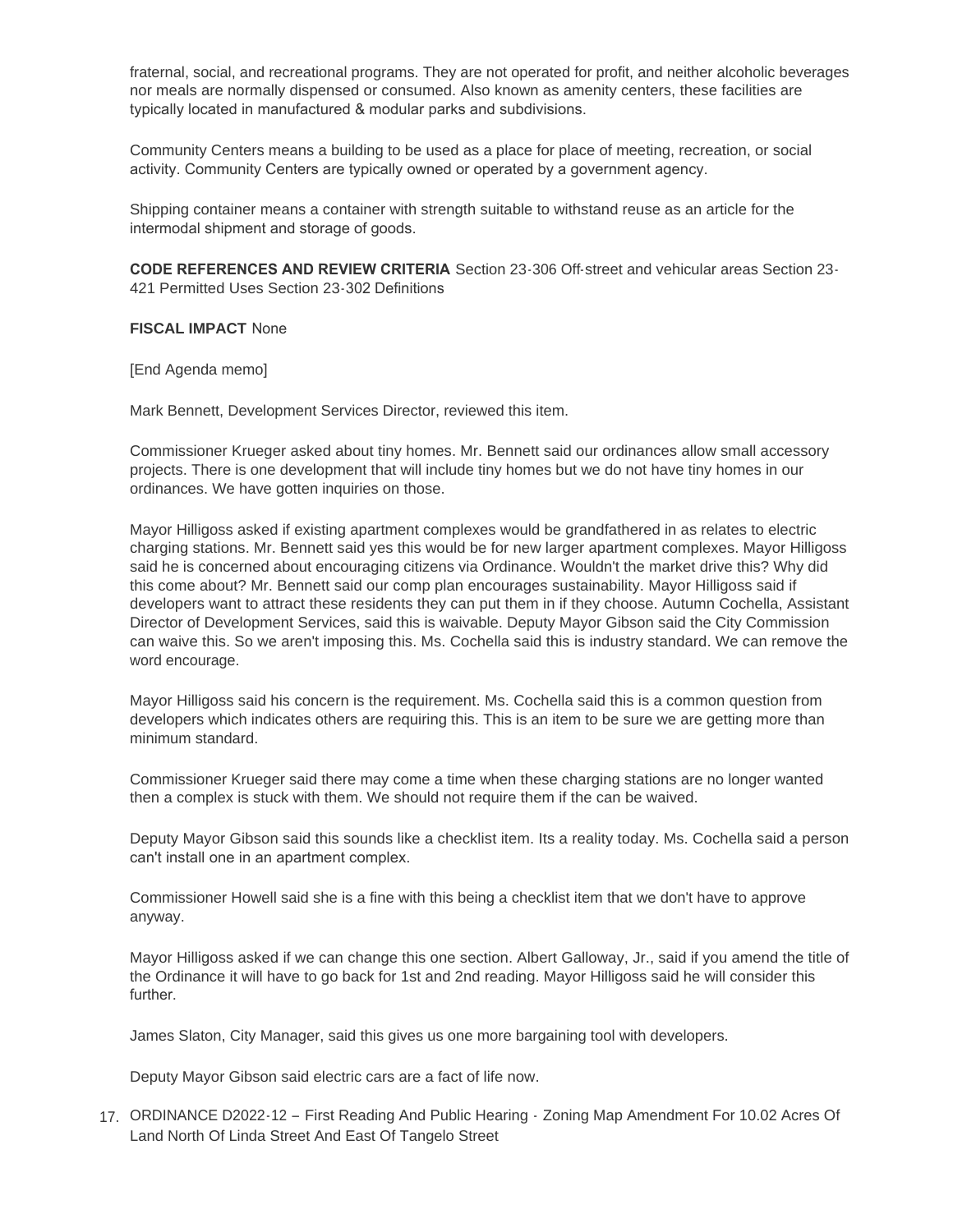[Begin Agenda Memo]

**SYNOPSIS**: Shelton T. Rice, authorized agent for owner, requests approval of City Commission to amend the Zoning Map on approximately 10.02 acres of land.

**RECOMMENDATION** Approval at first reading, and adoption at second reading, following a public hearing to reassign the following zoning designation, as recommended by the Planning and Zoning Board at a regular meeting on April 26, 2022: Current Zoning: Polk County Residential Suburban (RS) Proposed Zoning: R-1A

**BACKGROUND** The subject property is located north of Linda Street and east of Tangelo Street. This parcel is adjacent to city limits on its western boundary and is located approximately one mile south of the **Walmart** 

The owners petitioned annexation into the corporate city limits of Lake Wales on March 19, 2022 and have requested that the annexation, land use amendment, and zoning amendment be presented together. The Planning and Zoning Board recommended approval to city commission to reassign the land use and zoning designations at a regular meeting on April 26, 2022. The request to reassign land use was approved at first reading by City Commission at a regular meeting on May 17, 2022.

There are no immediate development plans for this parcel. However, if development is contemplated for this property, the developer or owner would be required to engage in conversations with the City to discuss development processes.

 A Zoning designation of R-1A is appropriate with existing R-1A zoning to the west and compatible with the existing county development to the south.

CODE REFERENCES AND REVIEW CRITERIA The City Commission assigns future Land Use and Zoning designations by ordinances upon a recommendation from the Planning & Zoning Board.

**FISCAL IMPACT** Re-assignment would enable the development of this property and the potential increase in property value.

[End Agenda Memo]

Mark Bennett, Development Services Director, reviewed this item.

ORDINANCE D2022-03 – Second Reading And Public Hearing: Future Land Use For 236.57 Acres Of Land 18. South Of Belleview Drive, East Of Scenic Highway South, North Of Passion Play Road, And West Of 11th Street South

[Begin Agenda Memo]

**SYNOPSIS:** Dave Schmitt Engineering, authorized agent for owners, requests approval of City Commission to amend the Zoning Map on the above-mentioned parcels totaling approximately 236.57 acres of land.

**RECOMMENDATION** Adoption at second reading, following a public hearing to reassign the following land use designation, as recommended by the Planning and Zoning Board at a regular meeting on February 22, 2022: Current Zoning: Polk County RS/TCC Proposed Zoning: R-1B The first reading to reassign zoning by City Commission was approved at a regular meeting on March 15, 2022.

**BACKGROUND** The subject property is located south of Belleview Drive, east of Scenic Highway South, north of Passion Play Road, and west of 11th Street South. These parcels are between the Belle Lago and Whispering Ridge subdivisions. The property owner petitioned annexation into the corporate city limits of Lake Wales on December 9, 2021 and was officially annexed on February 1, 2022. The next step in the process is to assign Land Use and Zoning which has been presented to the Planning and Zoning Board at a regular meeting on February 22, 2022. This request was approved at first reading by City Commission at a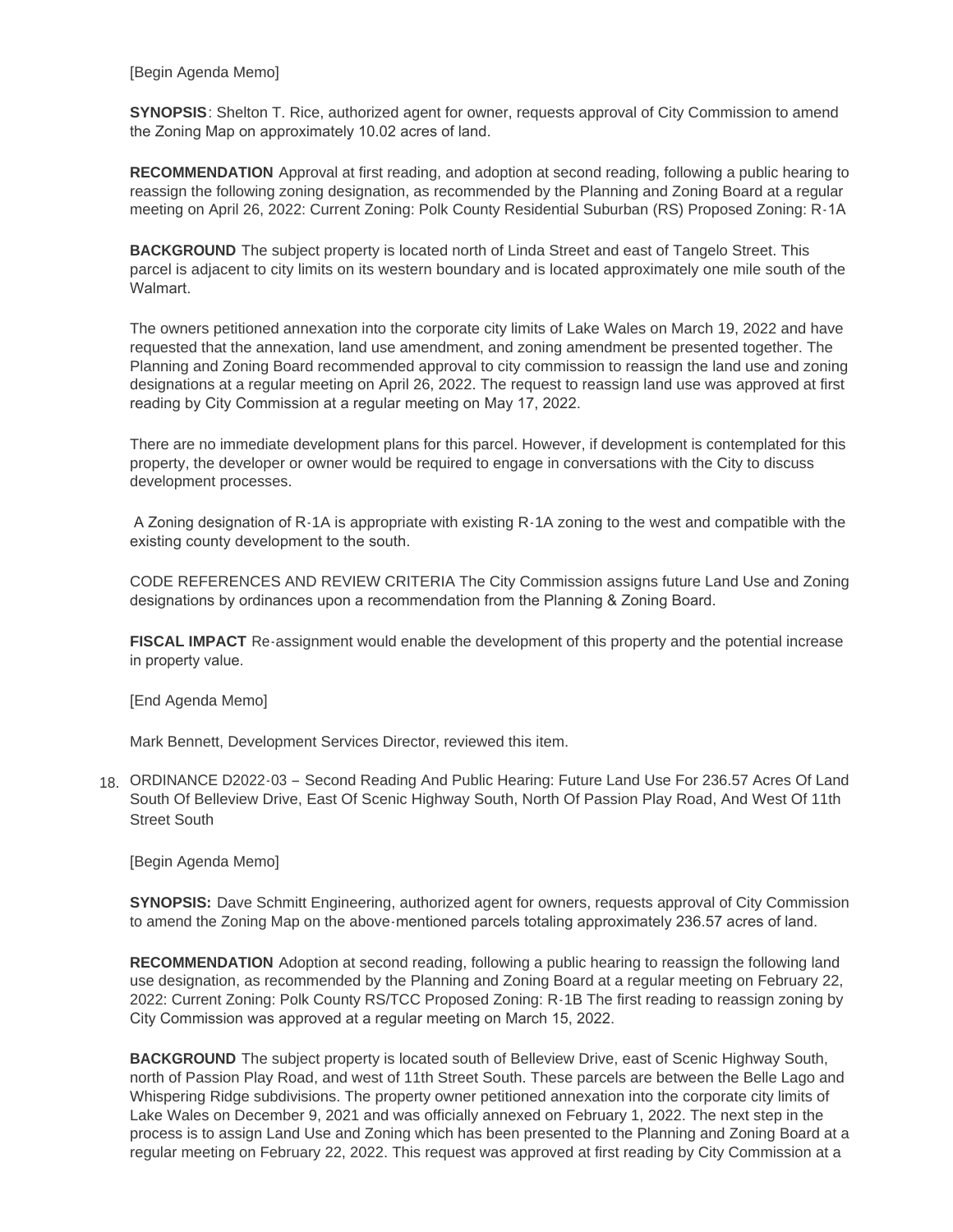regular meeting on March 15, 2022. These parcels will become part of a larger residential development that will come before the Planning Board for recommendation of approval to City Commission for a Planned Development Project on May 24, 2022, contingent upon land use and zoning approvals. A Zoning designation of R-1B is compatible with the surrounding area.

CODE REFERENCES AND REVIEW CRITERIA The City Commission assigns Zoning designations by ordinances upon a recommendation from the Planning & Zoning Board.

**FISCAL IMPACT** Re-assignment would enable the development of this property and the potential increase in property value.

[End Agenda Memo]

Mark Bennett, Development Services Director, reviewed this item.

ORDINANCE D2022-06 Second Reading And Public Hearing - Zoning For 236.57 Acres Of Land South Of 19. Belleview Drive, East Of Scenic Highway South, North Of Passion Play Road, And West Of 11th Street **South** 

[Begin Agenda Memo]

**SYNOPSIS:** Dave Schmitt Engineering, authorized agent for owners, requests approval of City Commission to amend the Zoning Map on the above-mentioned parcels totaling approximately 236.57 acres of land. RECOMMENDATION Adoption at second reading, following a public hearing to reassign the following land use designation, as recommended by the Planning and Zoning Board at a regular meeting on February 22, 2022: Current Zoning: Polk County RS/TCC Proposed Zoning: R-1B The first reading to reassign zoning by City Commission was approved at a regular meeting on March 15, 2022.

**BACKGROUND** The subject property is located south of Belleview Drive, east of Scenic Highway South, north of Passion Play Road, and west of 11th Street South. These parcels are between the Belle Lago and Whispering Ridge subdivisions.

The property owner petitioned annexation into the corporate city limits of Lake Wales on December 9, 2021 and was officially annexed on February 1, 2022. The next step in the process is to assign Land Use and Zoning which has been presented to the Planning and Zoning Board at a regular meeting on February 22, 2022. This request was approved at first reading by City Commission at a regular meeting on March 15, 2022.

These parcels will become part of a larger residential development that will come before the Planning Board for recommendation of approval to City Commission for a Planned Development Project on May 24, 2022, contingent upon land use and zoning approvals. A Zoning designation of R-1B is compatible with the surrounding area.

CODE REFERENCES AND REVIEW CRITERIA The City Commission assigns Zoning designations by ordinances upon a recommendation from the Planning & Zoning Board.

**FISCAL IMPACT** Re-assignment would enable the development of this property and the potential increase in property value.

[End Agenda Memo]

Mark Bennett, Development Services Director, reviewed this item.

20. ORDINANCE D2022-04 Second Reading And Public Hearing - Future Land Use For 97.35 Acres Of Land South Of Chalet Suzanne Road And East Of US Highway 27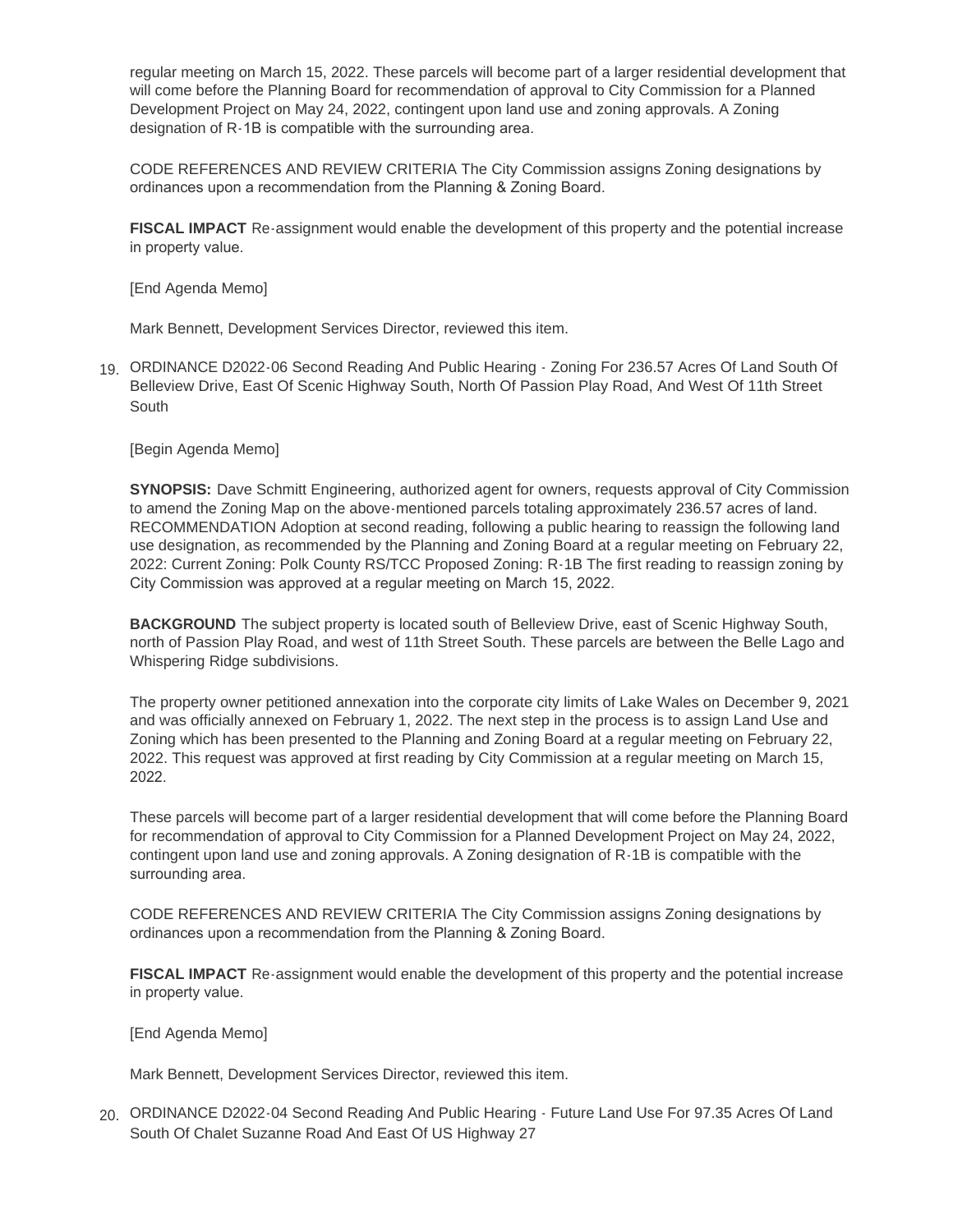## **SYNOPSIS:**

Charles Millar with Atwell, authorized agent for owners Lake Wales Realty Investors LLC and Star Lake Inc., requests approval of City Commission to amend the Future Land Use Map of the Comprehensive Plan on the above-mentioned parcels totaling approximately 97.35 acres of land.

**RECOMMENDATION** Adoption at second reading, following a public hearing to reassign the following land use designation, as recommended by the Planning and Zoning Board at a regular meeting on February 22, 2022: Current Land Use: RAC Proposed Land Use: MDR The first reading to reassign land use by City Commission was approved at a regular meeting on March 15, 2022. The large-scale land use amendment was submitted to DEO for review and no impertinent comments have been returned on the amendment request.

**BACKGROUND** The subject property is located south of Chalet Suzanne Road and east of US Highway 27. This parcel is between Eagle Ridge Mall and Carlsburg Estates, across the street from the Preserve townhomes. The property owner petitioned annexation of 0.16 acres into the corporate city limits of Lake Wales on December 2, 2021 and was officially annexed on February 15, 2022. The Planning and Zoning Board recommended approval to city commission to reassign land use and zoning designations at a regular meeting on February 22, 2022. The request was approved at first reading by City Commission at a regular meeting on March 15, 2022. These parcels are part of a larger residential development that was presented to the Planning Board for recommendation of approval to City Commission for a Planned Development Project, at a special meeting, on April 12, 2022. The Planned Development Project was approved by City Commission at a regular meeting on May 17, 2022, contingent upon approvals of the reassignment for land use and zoning designations. A Future Land Use Designation of MDR – Medium Density Residential is compatible with the surrounding area and will act as a transitional land use from RAC to LDR.

CODE REFERENCES AND REVIEW CRITERIA The City Commission assigns future Land Use designations by ordinances upon a recommendation from the Planning & Zoning Board. The adopted ordinance is transmitted to the state's Department of Economic Opportunity (DEO) for review. The DEO reviews the designations as appropriate with reference to the City's Comprehensive Plan.

**FISCAL IMPACT** Re-assignment would enable the redevelopment of this property and the potential increase in property value.

[End Agenda Memo]

Mark Bennett, Development Services Director, reviewed this item.

21. ORDINANCE D2022-07 Second Reading And Public Hearing - Zoning For 97.35 Acres Of Land South Of Chalet Suzanne Road And East Of US Highway 27

[Begin Agenda Memo]

## **SYNOPSIS:**

Charles Millar with Atwell, authorized agent for owners Lake Wales Realty Investors LLC and Star Lake Inc., requests approval of City Commission to amend the Zoning Map on the above-mentioned parcels totaling approximately 97.35 acres of land.

**RECOMMENDATION** Adoption at second reading, following a public hearing to re-assign the following zoning designation, as recommended by the Planning and Zoning Board at a regular meeting on February 22, 2022: Current Zoning: C-2 Proposed Zoning: R-3 The first reading to reassign zoning by City Commission was approved at a regular meeting on March 15, 2022.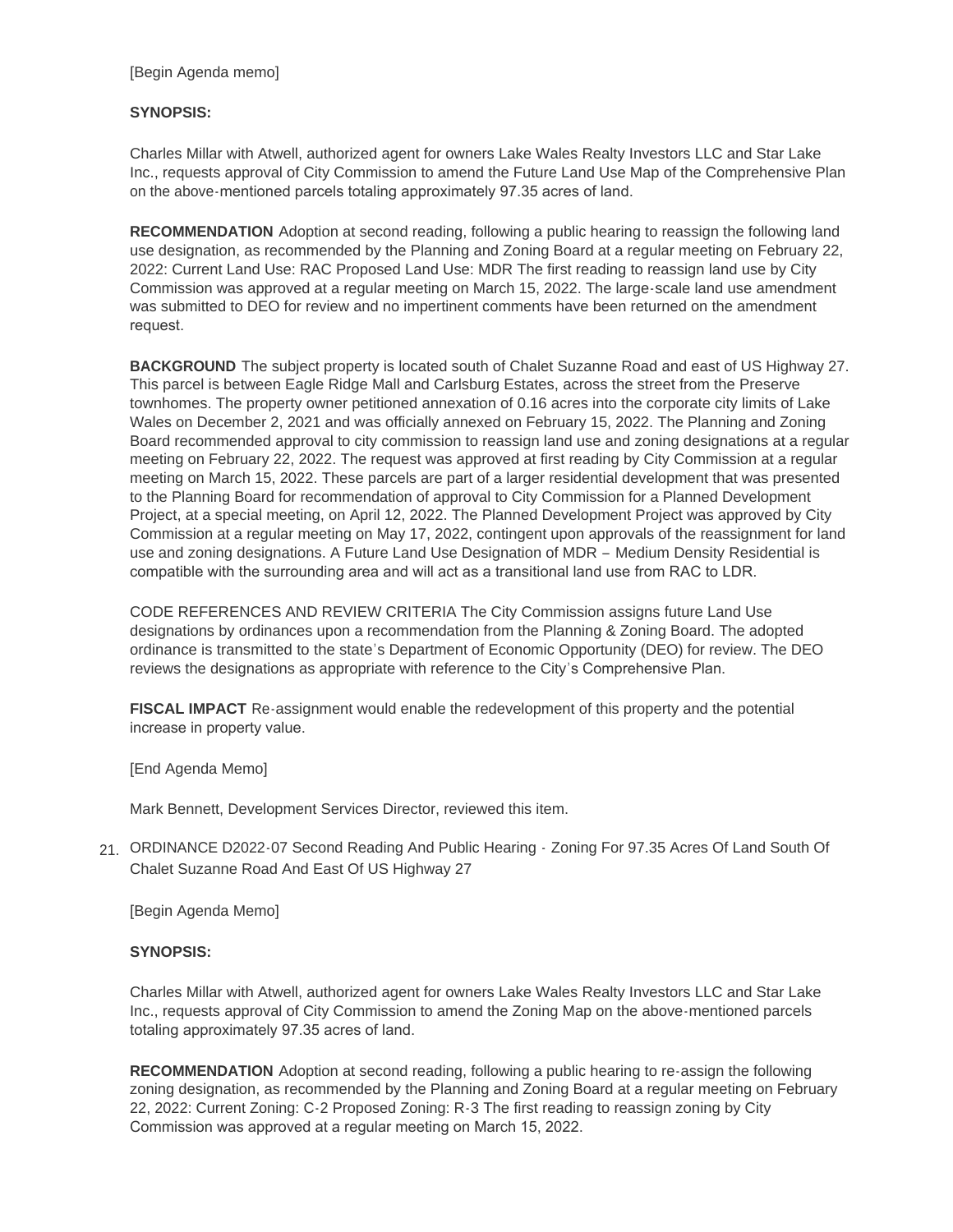**BACKGROUND** The subject property is located south of Chalet Suzanne Road and east of US Highway 27. This parcel is between Eagle Ridge Mall and Carlsburg Estates, across the street from the Preserve townhomes.

The property owner petitioned annexation of 0.16 acres into the corporate city limits of Lake Wales on December 2, 2021 and was officially annexed on February 15, 2022. The Planning and Zoning Board recommended approval to city commission to reassign land use and zoning designations at a regular meeting on February 22, 2022. The request was approved at first reading by City Commission at a regular meeting on March 15, 2022.

These parcels are part of a larger residential development that was presented to the Planning Board for recommendation of approval to City Commission for a Planned Development Project, at a special meeting, on April 12, 2022. The Planned Development Project was approved by City Commission at a regular meeting on May 17, 2022, contingent upon approvals of the reassignment for land use and zoning designations. A Zoning designation of R-3 is compatible with the surrounding area and serves as a transitional zoning from commercial to residential.

CODE REFERENCES AND REVIEW CRITERIA The City Commission assigns Zoning designations by ordinances upon a recommendation from the Planning & Zoning Board.

**FISCAL IMPACT** Re-assignment would enable the development of this property and the potential increase in property value.

[End Agenda memo]

Mark Bennett, Development Services Director, reviewed this item.

ORDINANCE D2022-11 Second Reading And Public Hearing - Future Land Use Amendment For 10.02 22. Acres Of Land North Of Linda Street And East Of Tangelo Street

[Begin Agenda Memo]

#### **SYNOPSIS:**

Shelton T. Rice, authorized agent for owner, requests approval of City Commission to amend the Future Land Use Map of the Comprehensive Plan on approximately 10.02 acres of land.

**RECOMMENDATION** Adoption at second reading, following a public hearing to reassign the following land use designation, as recommended by the Planning and Zoning Board at a regular meeting on April 26, 2022: Current Land Use: Polk County Residential Suburban (RS) Proposed Land Use: LDR The first reading to reassign land use by City Commission was approved at a regular meeting on May 17, 2022.

**BACKGROUND** The subject property is located north of Linda Street and east of Tangelo Street. This parcel is adjacent to city limits on its western boundary and is located approximately one mile south of Walmart. The owners petitioned annexation into the corporate city limits of Lake Wales on March 19, 2022 and have requested that the annexation, land use amendment, and zoning amendment be presented together. The Planning and Zoning Board recommended approval to city commission to reassign the land use designation at a regular meeting on April 26, 2022. The request was approved at first reading by City Commission at a regular meeting on May 17, 2022. There are no immediate development plans for this parcel. However, if development is contemplated for this property, the developer or owner would be required to engage in conversations with the City to discuss development processes. A Land Use designation of LDR is appropriate with existing land use to the west and compatible with the existing county development to the south.

CODE REFERENCES AND REVIEW CRITERIA The City Commission assigns future Land Use designations by ordinances upon a recommendation from the Planning & Zoning Board. The adopted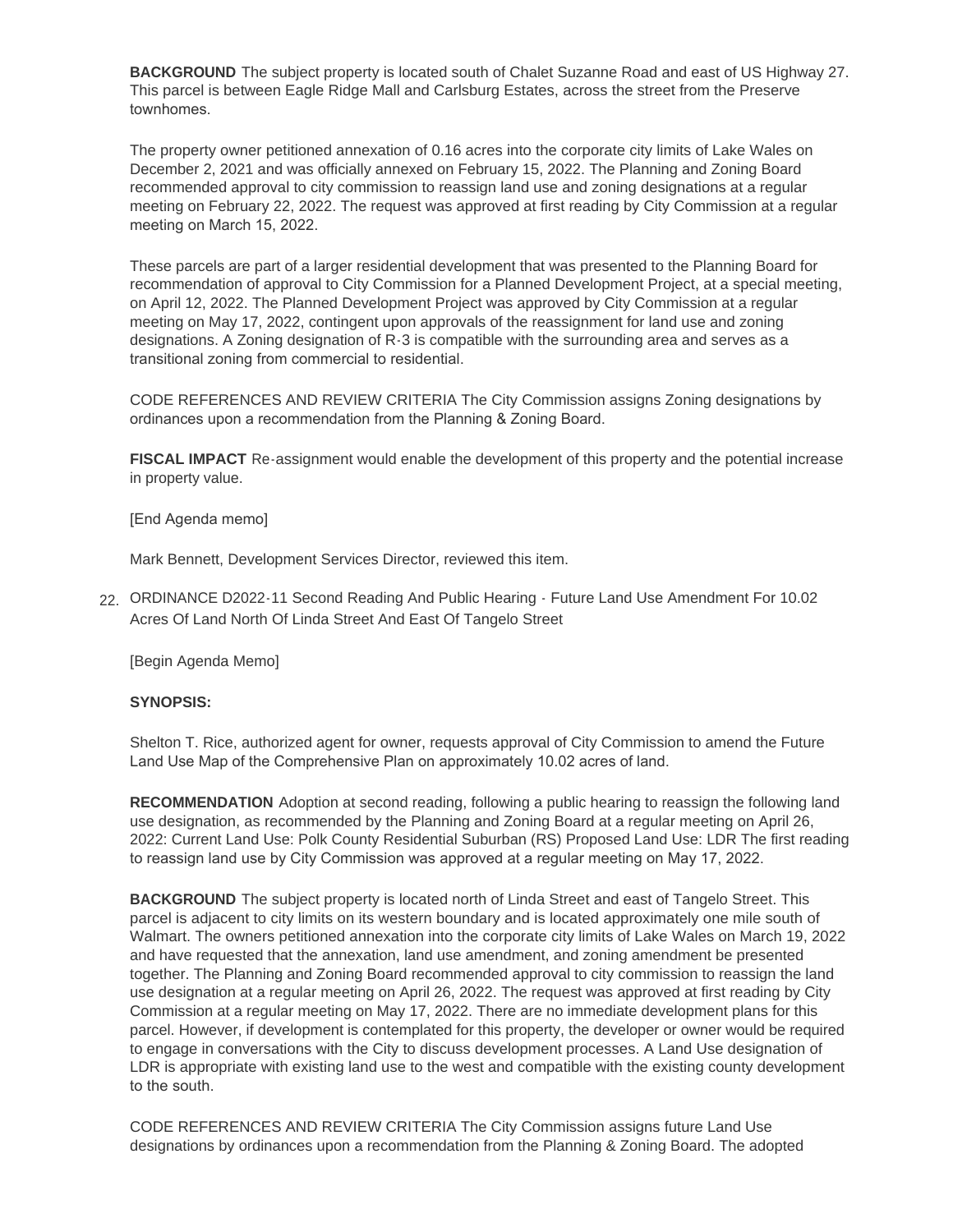ordinance is transmitted to the state's Department of Economic Opportunity (DEO) for review. The DEO reviews the designations as appropriate with reference to the City's Comprehensive Plan.

**FISCAL IMPACT** Re-assignment would enable the development of this property and the potential increase in property value.

[End Agenda Memo]

Mark Bennett, Development Services Director, reviewed this item.

ORDINANCE D2022-17 Second Reading And Public Hearing - Zoning Map Amendment For 195.23 Acres 23. Of Land North Of Chalet Suzanne Road And East Of US Highway 27

[Begin Agenda Memo]

# **SYNOPSIS**:

Hillpointe LLC, authorized agent for owner, requests approval of City Commission to amend the Zoning Map on approximately 195.23 acres of land.

## **RECOMMENDATION**

Adoption at second reading, following a public hearing to reassign the following zoning designation, as recommended by the Planning and Zoning Board at a regular meeting on April 26, 2022: Current Zoning: R-1B Proposed Zoning: R-3 The first reading to reassign the zoning designation was approved at a regular meeting on May 17, 2022 by City Commission.

**BACKGROUND** The subject property is located north of Chalet Suzanne Road and east of US Highway 27. This parcel is adjacent to the Serenity Apartments and north of the Eagle Ridge Mall.

Approximately 14.42 acres of the parcel, south of the Serenity Apartments along Chalet Suzanne Road, is zoned C-3 and will remain unchanged. The remainder 195.23 acres is the subject portion of property that is requesting to be rezoned. This request was recommended by Planning and Zoning Board on April 26, 2022, and was approved at first reading on May 17, 2022 by City Commission.

A portion of the site is contemplated for multifamily development; however, plans have not yet been submitted for review. Plans for a multifamily residential development will require a Planned Development Project that would be presented to Planning Board for recommendation to City Commission.

A Zoning designation of R-3 is appropriate as adjacent property to the east is zoned R-3. The zoning designation serves as a more appropriate transitional zoning from commercial to the west and residential to the east.

CODE REFERENCES AND REVIEW CRITERIA The City Commission assigns Zoning designations by ordinances upon a recommendation from the Planning & Zoning Board.

**FISCAL IMPACT** Re-assignment would enable the redevelopment of this property and the potential increase in property value.

## [End Agenda Memo]

Mark Bennett, Development Services Director, reviewed this item.

24. Lake Wales Public Library Touch-A-Truck Event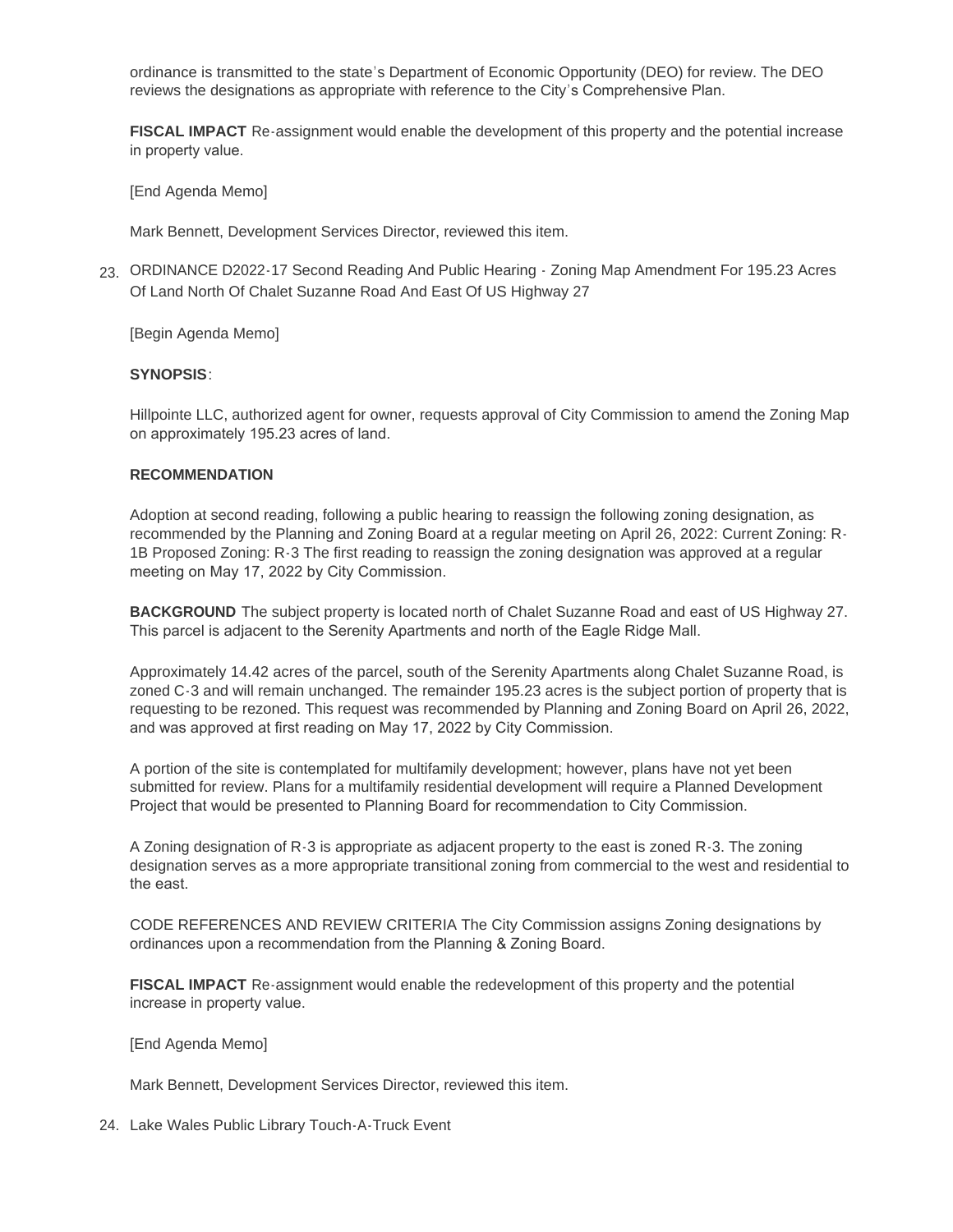[Begin Agenda Memo]

## **SYNOPSIS**

The Lake Wales Public Library is requesting a special event permit for a Touch a Truck event to be held on July 21st, 2022 from 10:30 a.m. - 11:30 a.m. This event will close Cypress Garden Lane and the parking lot west of the Library across Cypress Garden Lane.

**RECOMMENDATION** Staff recommends approval of the special event permit for the Touch a Truck event and for Cypress Garden Lane to be closed from 9:30 a.m. - 12:30 p.m.

**BACKGROUND** As part of their summer programming the Lake Wales Public Library is hosting a Touch-a-Truck event on Thursday July 21st from 10:30 a.m. - 11:30 a.m. This will involve several large trucks being on site. This will require that Cypress Garden Lane, where the library is located be closed during the event. The parking lot west of the Library will also be closed.

**OTHER OPTIONS** Do not approve the event permit or the road closure.

**FISCAL IMPACT** None

[End Agenda memo]

Jennifer Nanek, City Clerk, reviewed this item.

25. Lake Wales Public Library Treasure Hunt Event

[Begin Agenda Memo]

**SYNOPSIS** The Lake Wales Public Library is requesting a special event permit for a Treasure Hunt Sand & Foam Party event to be held on July 14th, 2022 from 10:30 a.m. - 11:30 a.m. This event will close Cypress Garden Lane and the parking lot west of the Library across Cypress Garden Lane.

**RECOMMENDATION** Staff recommends approval of the special event permit for the Treasure Hunt Sand & Foam Party event and for Cypress Garden Lane to be closed from 8:30 a.m. - 12:30 p.m.

**BACKGROUND** As part of their summer programming the Lake Wales Public Library is hosting a Touch-a-Truck event on Thursday July 14th from 10:30 a.m. - 11:30 a.m. This will involve a large sand pile and other setup. This will require that Cypress Garden Lane, where the library is located be closed during the event. The parking lot west of the Library will also be closed.

**OTHER OPTIONS** Do not approve the event permit or the road closure.

#### **FISCAL IMPACT** None

[End Agenda Memo]

Jennifer Nanek, City Clerk, reviewed this item.

26. Community Firework Display - 4th Of July

[Begin Agenda Memo]

#### **SYNOPSIS**:

The City Commission will consider a piggyback agreement to Collier County contract for the 4th of July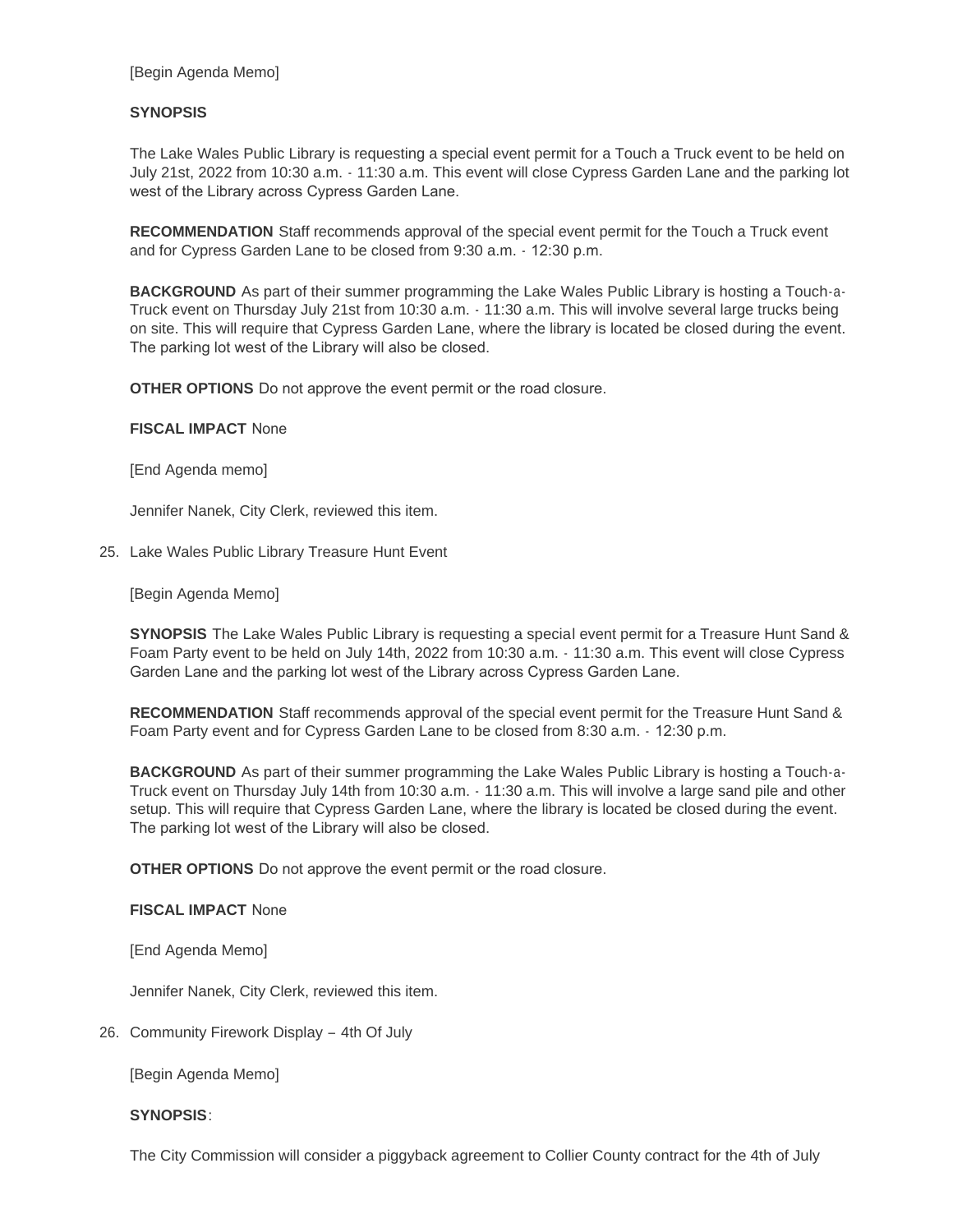Firework Display.

#### **RECOMMENDATION**

It is recommended that the City Commission take the following actions:

1. Approve the piggyback agreement.

2. Authorize the City Manager to execute the piggyback agreement on behalf of the City.

**BACKGROUND** The City of Lake Wales has identified a need to select a vendor to provide the firework display for the City's annual 4th of July Fireworks event that will be held Monday, July 4, 2022 at Lake Wailes Park. Due to lack of availability by other vendors such as Zambelli Firework Manufacturing Company and Sky Candy Fireworks, the City recommends the piggyback agreement with Exposhows, Inc.

**OTHER OPTIONS** The Commission can choose not to approve the piggyback agreement with Exposhows, Inc.

**FISCAL IMPACT** \$26,500 was approved by the City Commission for FY'21-22. The cost for a 21-minute show with a 2- minute grand finale is \$23,800.

[End Agenda Memo]

James Slaton, City Manager, reviewed this item.

27. CITY COMMISSION AND MAYOR COMMENTS

Commissioner Krueger said regarding the electric charging station requirement that the developer should decided whether to install them. Electric cars will fall out of favor and these developments will be stuck with them.

Deputy Mayor Gibson commended the City on the survey that was well done. He is glad to see how well we do against other towns. We have to work on the streets. A survey like this we know what people feel about things.

Mayor Hilligoss said he appreciated the survey and the Buck Moore Road study.

Mayor Hilligoss encouraged commissioners to find volunteers for the City boards.

#### 28. ADJOURN

The meeting was adjourned at 4:01 p.m.

\_\_\_\_\_\_\_\_\_\_\_\_\_\_\_\_\_\_\_\_\_\_\_\_\_

Mayor

ATTEST: